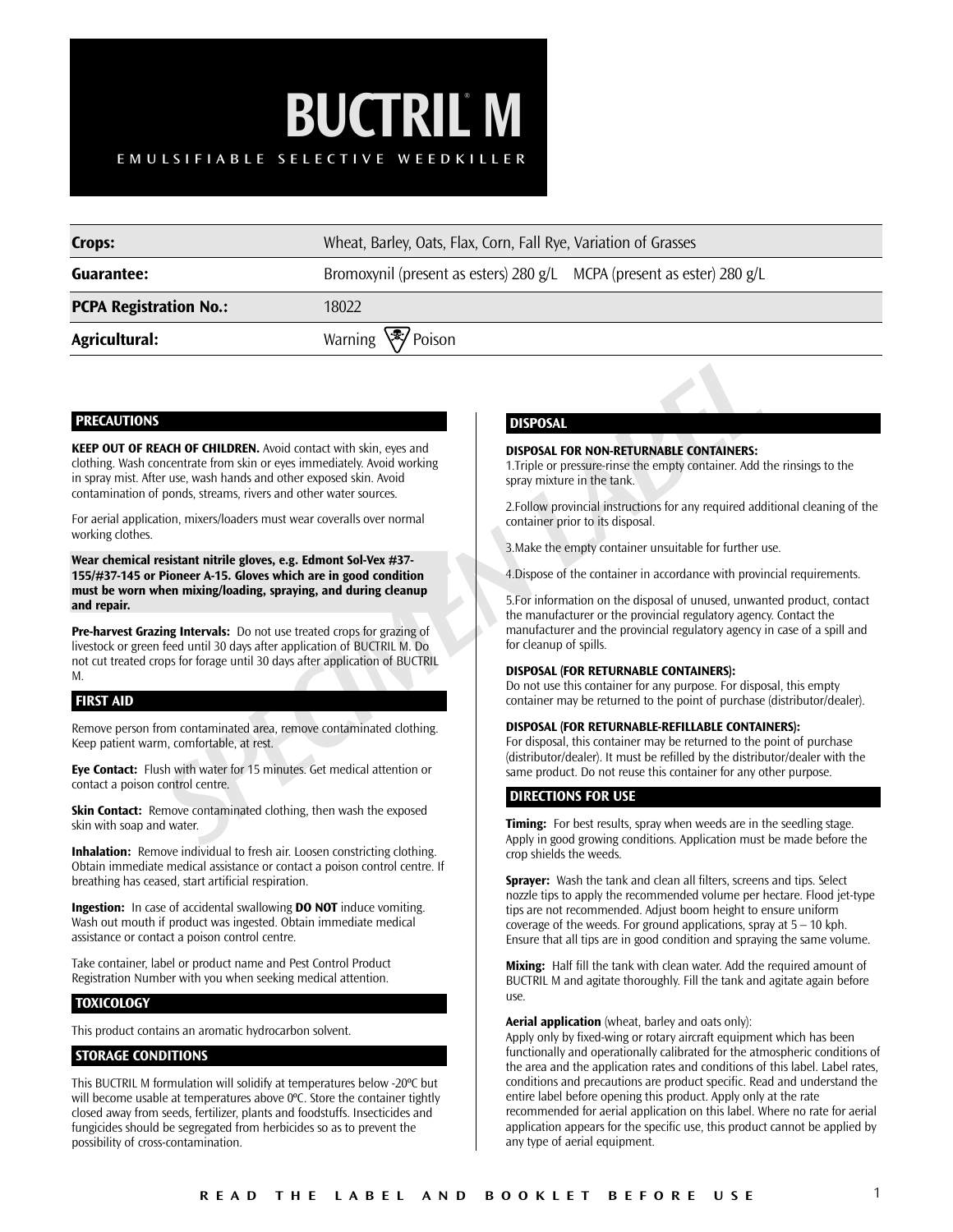Ensure uniform application. To avoid streaked, uneven or overlapped application, use appropriate marking devices.

### **Use Precautions:**

Apply only when meteorological conditions at the treatment site allow for complete and even crop coverage. Apply only under conditions of good practice specific to aerial application as outlined in the *Basic Knowledge Requirements for Pesticide Education in Canada: Applicator Core and Aerial Module*, developed by CAPCO.

Do not apply to any body of water. Avoid drifting of spray onto any body of water or other non-target areas. Specified buffer zones should be observed.

Coarse sprays are less likely to drift, therefore, avoid combinations of pressure and nozzle type that will result in fine particles (mist). Do not apply during periods of dead calm or when wind velocity and direction pose a risk of spray drift. Do not spray when the wind is blowing toward a nearby sensitive crop, garden, terrestrial habitat (such as shelter-belt) or aquatic habitat.

#### **Operator Precautions:**

Do not allow the pilot to mix chemicals to be loaded onto the aircraft. Loading of premixed chemicals with a closed system is permitted.

It is desirable that the pilot has communication capabilities at each treatment site at the time of application.

The field crew and the mixer/loaders must wear chemical resistant gloves, coveralls and goggles or face shield during mixing/loading, cleanup and repair. Follow the more stringent label precautions in cases where the operator precautions exceed the generic label recommendations on the existing ground boom label.

All personnel on the job site must wash hands and face thoroughly before eating and drinking. Protective clothing, aircraft cockpit and vehicle cabs must be decontaminated regularly.

#### **Product Specific Precautions:**

Read and understand the entire label before opening this product. If you have questions, call the manufacturer at 1-888-283-6847 or obtain technical advice from the distributor or your provincial agricultural representative. Application of this specific product must meet and/or conform to the following:

**Volume:** BUCTRIL M must be applied in volume rates of not *less than* 20L/ha. For best results when there is a heavy crop canopy, or when the majority of the weeds are cow cockle, smartweed, hempnettle, pigweed or Canada thistle, a volume rate of 40 L/ha is recommended.

## **PAGE SELECTION GUIDE**

| <b>PAGE SELECTION GUIDE</b>                                     |                            |                            |                 |             |                 |             |                               |                                   |                                      |
|-----------------------------------------------------------------|----------------------------|----------------------------|-----------------|-------------|-----------------|-------------|-------------------------------|-----------------------------------|--------------------------------------|
|                                                                 | <b>WHEAT</b>               | <b>BARLEY</b>              | <b>OATS</b>     | <b>CORN</b> | <b>FALL RYE</b> | <b>FLAX</b> | <b>CANARY</b><br><b>GRASS</b> | <b>SEEDLING</b><br><b>GRASSES</b> | <b>ESTABLISHED</b><br><b>GRASSES</b> |
| <b>BUCTRIL M</b>                                                | 3, 7                       | $\overline{7}$             | 10 <sup>1</sup> | 11          | 12              | 12          | 14                            | 14                                | 15                                   |
| <b>BUCTRIL M + MCPA</b>                                         | 3                          | 8                          | 10 <sup>°</sup> |             |                 |             |                               |                                   |                                      |
| <b>BUCTRIL M +</b><br>AVENGE <sup>®</sup> 200-C                 | 3<br>(1)                   | 8                          |                 |             |                 |             |                               |                                   |                                      |
| <b>BUCTRIL M +</b><br>ACHIEVE® 40 DG or<br><b>ACHIEVE 80 DG</b> | $\overline{4}$<br>(spring) | 8 <sub>1</sub><br>(spring) |                 |             |                 |             |                               |                                   |                                      |
| <b>BUCTRIL M + ALLY®</b>                                        | $\overline{4}$             | 9                          |                 |             |                 |             |                               |                                   |                                      |
| <b>BUCTRIL M +</b><br><b>HORIZON® 240 EC</b>                    | $\overline{4}$<br>(1)      |                            |                 |             |                 |             |                               |                                   |                                      |
| <b>BUCTRIL M +</b><br><b>PUMA<sup>®</sup> or PUMA SUPER</b>     | $\overline{5}$<br>(1)      |                            |                 |             |                 |             |                               |                                   |                                      |
| <b>BUCTRIL M + ACCORD®</b>                                      | 5                          |                            |                 |             |                 |             |                               |                                   |                                      |
| BUCTRIL M + ACCORD +<br>AVENGE 200-C                            | 6                          |                            |                 |             |                 |             |                               |                                   |                                      |
| <b>BUCTRIL M +</b><br><b>REFINE® EXTRA</b>                      | 6                          | 9                          |                 |             |                 |             |                               |                                   |                                      |
| <b>BUCTRIL M + ATRAZINE</b>                                     |                            |                            |                 | 11          |                 |             |                               |                                   |                                      |
| <b>BUCTRIL M + SELECT®</b>                                      |                            |                            |                 |             |                 | 13          |                               |                                   |                                      |
| <b>BUCTRIL M + POAST®</b>                                       |                            |                            |                 |             |                 | 13<br>(1)   |                               |                                   |                                      |

For tank-mixes refer to all product labels for the correct application timing. (1) Certain varieties.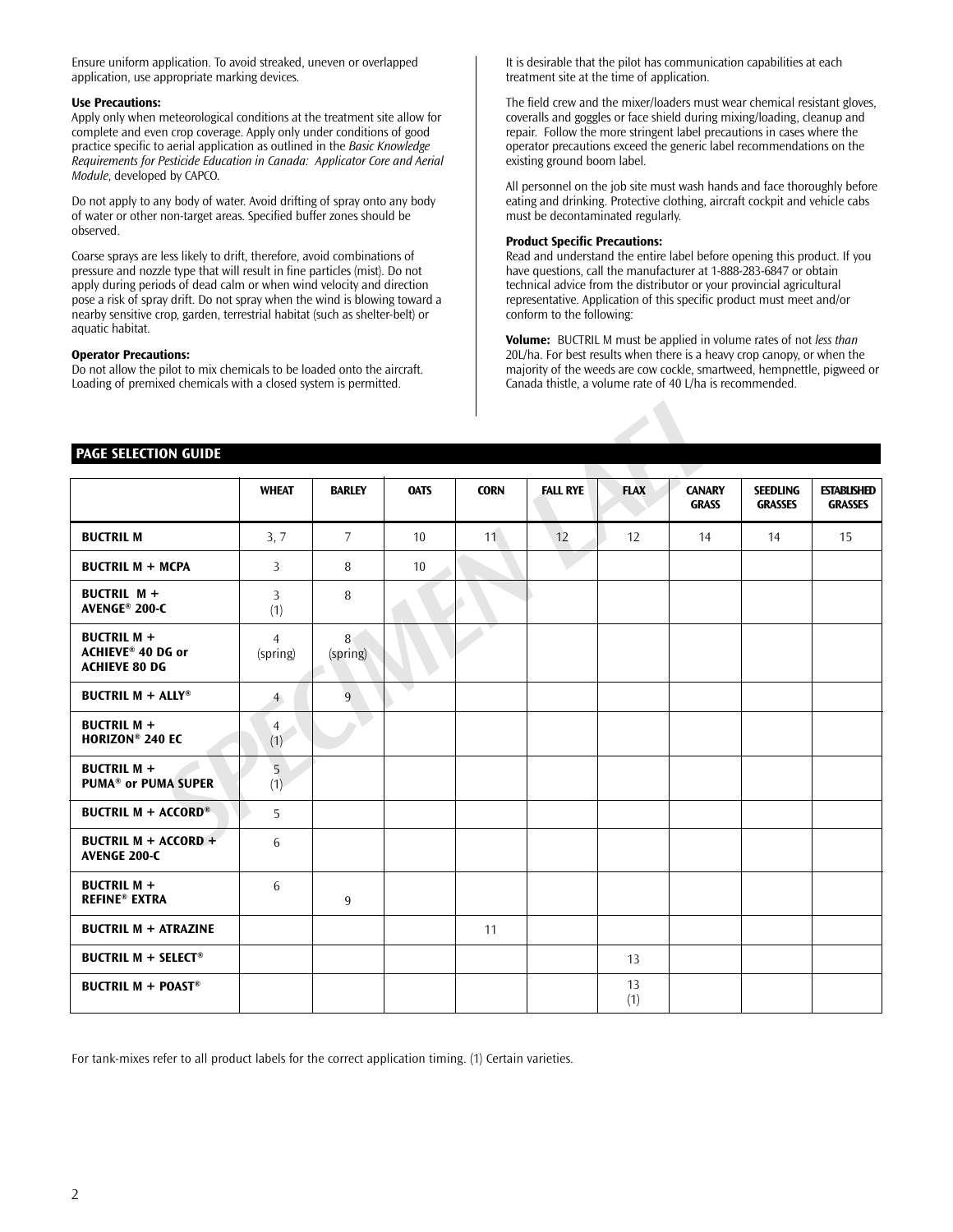# **WHEAT (spring, durum, winter) (not underseeded to legumes)**

|                              | Spray Volume & Pressure                                                                                                                                                                                                                                                                                                                                                        | <b>Timing</b>                                                                                                                                                                                                                                                                                                                                                                   | <b>Application Rate</b>                                                                                                                                  |  |  |
|------------------------------|--------------------------------------------------------------------------------------------------------------------------------------------------------------------------------------------------------------------------------------------------------------------------------------------------------------------------------------------------------------------------------|---------------------------------------------------------------------------------------------------------------------------------------------------------------------------------------------------------------------------------------------------------------------------------------------------------------------------------------------------------------------------------|----------------------------------------------------------------------------------------------------------------------------------------------------------|--|--|
| <b>BUCTRIL M USED ALONE:</b> | Apply in NOT LESS than 50 litres<br>of water per hectare at a<br>pressure of 275 kPa.                                                                                                                                                                                                                                                                                          | Spring wheat may be treated<br>from the 2-leaf until the early<br>flag leaf stage. Winter wheat<br>may be treated from the 2 to<br>4-leaf stage in the fall or from<br>the time growth commences to<br>the early flag leaf stage in the<br>spring.                                                                                                                              | $1$ L/ha.                                                                                                                                                |  |  |
|                              | <b>WEEDS CONTROLLED</b>                                                                                                                                                                                                                                                                                                                                                        |                                                                                                                                                                                                                                                                                                                                                                                 |                                                                                                                                                          |  |  |
|                              | Seedlings up to 4-leaf stage<br>Green smartweed<br>Pale smartweed<br>Lady's-thumb<br>Cow cockle*<br>Redroot pigweed<br>Flixweed<br>Bluebur<br>Shepherd's-purse<br>Kochia**<br>Russian thistle**<br>Scentless chamomile***<br>Volunteer sunflower<br>Volunteer rapeseed<br>(including Canola)<br>Night flowering catchfly<br>Cocklebur<br>Velvetleaf****<br><b>Ball mustard</b> | Seedlings up to 6-leaf stage<br>Wild tomato<br>Seedlings up to 8-leaf stage<br>Wild buckwheat<br>Tartary buckwheat<br>Common buckwheat<br>Stinkweed<br>Wild mustard<br>Wormseed mustard<br>Lamb's-quarters<br>Common ragweed<br>Common groundsel<br>Plants beyond this stage are unlikely to be controlled.<br>**Spray before plants are 5 cm high.<br>*** Spring annuals only. | Perennials: Top growth checked<br>Canada thistle<br>Perennial sow-thistle<br>*In normal conditions cow cockle will be controlled up to the 4-leaf stage. |  |  |
|                              | ****Spray before plants are 8 cm high.<br>American nightshade                                                                                                                                                                                                                                                                                                                  |                                                                                                                                                                                                                                                                                                                                                                                 |                                                                                                                                                          |  |  |
|                              |                                                                                                                                                                                                                                                                                                                                                                                |                                                                                                                                                                                                                                                                                                                                                                                 |                                                                                                                                                          |  |  |
|                              | Spray Volume & Pressure                                                                                                                                                                                                                                                                                                                                                        | <b>Timing</b>                                                                                                                                                                                                                                                                                                                                                                   | <b>Application Rate</b>                                                                                                                                  |  |  |
| <b>BUCTRIL M + MCPA</b>      | Apply in NOT LESS than 50 litres<br>of water per hectare at a<br>pressure of 275 kPa.                                                                                                                                                                                                                                                                                          | Spring wheat may be treated<br>from the 2-leaf until the early<br>flag leaf stage.                                                                                                                                                                                                                                                                                              | BUCTRIL M at 1 L/ha tank-mixed with 275 g active<br>ingredient MCPA per hectare.                                                                         |  |  |
|                              |                                                                                                                                                                                                                                                                                                                                                                                | and limitations. Add MCPA to the spray tank first, agitate, then add BUCTRIL M                                                                                                                                                                                                                                                                                                  | Note: MCPA-K is preferred for hempnettle although other formulations may be used. Refer to the MCPA label for precautions                                |  |  |
|                              | <b>WEEDS CONTROLLED</b>                                                                                                                                                                                                                                                                                                                                                        |                                                                                                                                                                                                                                                                                                                                                                                 |                                                                                                                                                          |  |  |
|                              | As listed for BUCTRIL M alone <b>plus</b> these additional weeds.                                                                                                                                                                                                                                                                                                              |                                                                                                                                                                                                                                                                                                                                                                                 |                                                                                                                                                          |  |  |
|                              | Seedlings up to 4-leaf stage<br>Hempnettle*                                                                                                                                                                                                                                                                                                                                    | Seedlings up to 8-leaf stage<br>Volunteer rapeseed (including Canola)<br>40 Control Carlo Street Holly and the construction of the constant of the finance of the construction of the Construction of the African Street Construction of the African Street Construction of the African Street Construc                                                                         |                                                                                                                                                          |  |  |

|                         | Spray Volume & Pressure                                                                                                                                                                                            | <b>Timing</b>                                                                      | <b>Application Rate</b>                                                          |  |  |  |
|-------------------------|--------------------------------------------------------------------------------------------------------------------------------------------------------------------------------------------------------------------|------------------------------------------------------------------------------------|----------------------------------------------------------------------------------|--|--|--|
| <b>BUCTRIL M + MCPA</b> | Apply in NOT LESS than 50 litres<br>of water per hectare at a<br>pressure of 275 kPa.                                                                                                                              | Spring wheat may be treated<br>from the 2-leaf until the early<br>flag leaf stage. | BUCTRIL M at 1 L/ha tank-mixed with 275 g active<br>ingredient MCPA per hectare. |  |  |  |
|                         | <b>Note:</b> MCPA-K is preferred for hempnettle although other formulations may be used. Refer to the MCPA label for precautions<br>and limitations. Add MCPA to the spray tank first, agitate, then add BUCTRIL M |                                                                                    |                                                                                  |  |  |  |
|                         | <b>WEEDS CONTROLLED</b>                                                                                                                                                                                            |                                                                                    |                                                                                  |  |  |  |
|                         | As listed for BUCTRIL M alone plus these additional weeds.                                                                                                                                                         |                                                                                    |                                                                                  |  |  |  |
|                         | Seedlings up to 4-leaf stage<br>Seedlings up to 8-leaf stage<br>Volunteer rapeseed (including Canola)<br>Hempnettle*                                                                                               |                                                                                    |                                                                                  |  |  |  |
|                         | *Hempnettle is unlikely to be controlled beyond the 4-leaf stage. Plants emerging after application,<br>which is often the case on peat-type soils, will not be controlled.                                        |                                                                                    |                                                                                  |  |  |  |

|                                                                           | Spray Volume & Pressure                                                        | <b>Timing</b>                                                                                                                                                                          | <b>Application Rate</b>                                                                                                                                                                                     |  |
|---------------------------------------------------------------------------|--------------------------------------------------------------------------------|----------------------------------------------------------------------------------------------------------------------------------------------------------------------------------------|-------------------------------------------------------------------------------------------------------------------------------------------------------------------------------------------------------------|--|
| <b>BUCTRIL M +</b><br>AVENGE 200-C*<br>(spring wheat and durum<br>wheat): | Apply in 100 litres of water per<br>hectare at a pressure of 275 kPa.          | Spring wheat and durum wheat<br>may be treated from the 2 to 6-leaf<br>stage. Wild oats must be in the 3 to<br>5-leaf stage and broadleaf weeds<br>in the seedling stage as indicated. | BUCTRIL M at 1 L/ha tank-mixed with AVENGE 200-<br>C at $3.5 - 4.25$ L/ha OR BUCTRIL M at 1 L/ha plus<br>275 g active ingredient MCPA ester per hectare<br>tank-mixed with AVENGE 200-C at 3.5 - 4.25 L/ha. |  |
|                                                                           |                                                                                | applied to certain varieties of spring wheat and durum wheat. Refer to the AVENGE 200-C label.                                                                                         | Note: BUCTRIL M should be added to the spray tank first, agitated, then add AVENGE 200-C. AVENGE 200-C can only be                                                                                          |  |
|                                                                           | <b>WEEDS CONTROLLED</b>                                                        |                                                                                                                                                                                        |                                                                                                                                                                                                             |  |
|                                                                           | As listed for BUCTRIL M used alone or in combination with MCPA plus wild oats. |                                                                                                                                                                                        |                                                                                                                                                                                                             |  |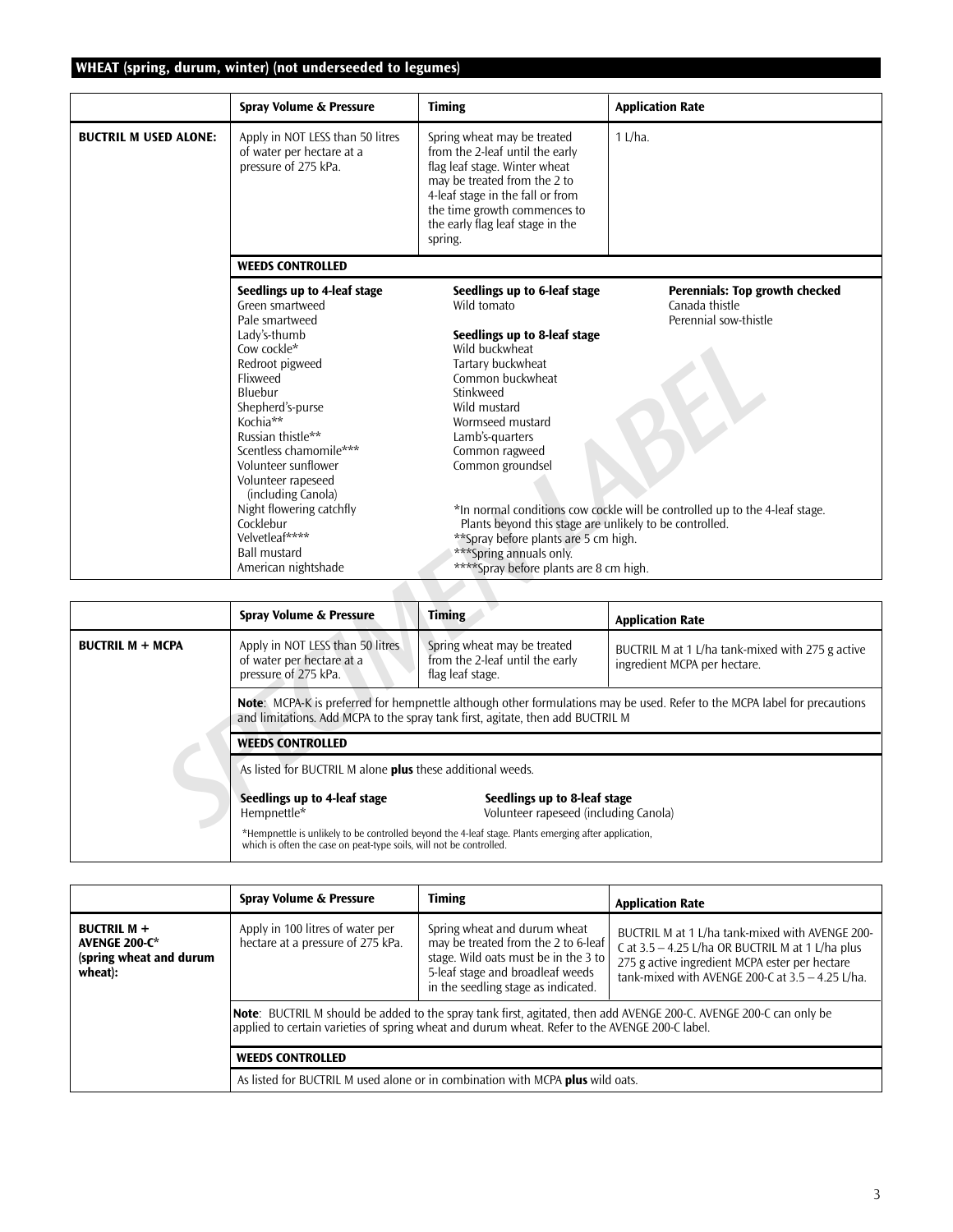|                                                                                                                                                                                                                                                                    | Spray Volume & Pressure                                                                                                                                                                                                                                                                       | <b>Timing</b>                                                                                                                                                                                                                                                                                                                                                                                                                                                                                                                                                                                                                                           | <b>Application Rate</b>                                                                                                                                                                                                                                                 |  |  |
|--------------------------------------------------------------------------------------------------------------------------------------------------------------------------------------------------------------------------------------------------------------------|-----------------------------------------------------------------------------------------------------------------------------------------------------------------------------------------------------------------------------------------------------------------------------------------------|---------------------------------------------------------------------------------------------------------------------------------------------------------------------------------------------------------------------------------------------------------------------------------------------------------------------------------------------------------------------------------------------------------------------------------------------------------------------------------------------------------------------------------------------------------------------------------------------------------------------------------------------------------|-------------------------------------------------------------------------------------------------------------------------------------------------------------------------------------------------------------------------------------------------------------------------|--|--|
| <b>BUCTRIL M + ACHIEVE* 40</b><br>DG or ACHIEVE 80 DG<br>(spring wheat and durum<br>wheat):<br>Follow all mixing and spraying<br>precautions, limitations and<br>timing recommendations on the<br>ACHIEVE 40 DG or ACHIEVE 80 DG<br>label.<br>DO NOT APPLY BY AIR. | Apply in 100 litres of water per<br>hectare at a pressure of 275 kPa.                                                                                                                                                                                                                         | Applications of BUCTRIL M $+$<br>ACHIEVE 40 DG or ACHIEVE 80 DG<br>tank-mixtures should be made to<br>spring wheat from the 2-leaf until<br>the early flag leaf stage of growth<br>(total leaves including tillers),<br>(Zadoks or BBCN growth stage of<br>11,20 to 14,21) and when wild<br>oats are at the 1 to 6-leaf stage of<br>growth (total leaves including<br>tillers), (Zadoks or BBCN growth<br>stage of 11,20 to 14,22) and when<br>green foxtail (wild millet) is at the<br>1 to 5-leaf stage of growth<br>(Zadoks or BBCN growth stage of<br>11,20 to 14,21). Refer to the<br>illustration on the ACHIEVE 40 DG<br>or ACHIEVE 80 DG label. | BUCTRIL M at 1 L/ha tank-mixed with ACHIEVE 40<br>DG at 0.5 kg/ha or ACHIEVE 80 DG at 0.25 kg/ha.<br>When using this tank-mixture, add Turbocharge**<br>to the spray tank at a concentration of 0.5% v/v<br>(i.e. 0.5 L of Turbocharge per 100 L of spray<br>solution). |  |  |
|                                                                                                                                                                                                                                                                    | <b>WEEDS CONTROLLED</b>                                                                                                                                                                                                                                                                       |                                                                                                                                                                                                                                                                                                                                                                                                                                                                                                                                                                                                                                                         |                                                                                                                                                                                                                                                                         |  |  |
|                                                                                                                                                                                                                                                                    | As listed for BUCTRIL M alone plus wild oats and green foxtail (wild millet).                                                                                                                                                                                                                 |                                                                                                                                                                                                                                                                                                                                                                                                                                                                                                                                                                                                                                                         |                                                                                                                                                                                                                                                                         |  |  |
|                                                                                                                                                                                                                                                                    | Note: BUCTRIL M $+$ ACHIEVE 40 DG or ACHIEVE 80 DG tank-mixtures can be used in all varieties of spring wheat (including<br>hard red spring, Canada prairie spring, soft white spring, and utility) and durum.<br>Only apply this mixture to spring wheat that is NOT UNDERSEEDED TO LEGUMES. |                                                                                                                                                                                                                                                                                                                                                                                                                                                                                                                                                                                                                                                         |                                                                                                                                                                                                                                                                         |  |  |

|                                                                                                                                                                | <b>WEEDS CONTROLLED</b>                                                                                                                                                                                                                                                                            |                                                                                                                         |                                                                                                                                                                                                                                                                                                                                                                                          |  |  |  |  |
|----------------------------------------------------------------------------------------------------------------------------------------------------------------|----------------------------------------------------------------------------------------------------------------------------------------------------------------------------------------------------------------------------------------------------------------------------------------------------|-------------------------------------------------------------------------------------------------------------------------|------------------------------------------------------------------------------------------------------------------------------------------------------------------------------------------------------------------------------------------------------------------------------------------------------------------------------------------------------------------------------------------|--|--|--|--|
|                                                                                                                                                                |                                                                                                                                                                                                                                                                                                    | As listed for BUCTRIL M alone <b>plus</b> wild oats and green foxtail (wild millet).                                    |                                                                                                                                                                                                                                                                                                                                                                                          |  |  |  |  |
|                                                                                                                                                                | <b>Note:</b> BUCTRIL M + ACHIEVE 40 DG or ACHIEVE 80 DG tank-mixtures can be used in all varieties of spring wheat (including<br>hard red spring, Canada prairie spring, soft white spring, and utility) and durum.<br>Only apply this mixture to spring wheat that is NOT UNDERSEEDED TO LEGUMES. |                                                                                                                         |                                                                                                                                                                                                                                                                                                                                                                                          |  |  |  |  |
|                                                                                                                                                                |                                                                                                                                                                                                                                                                                                    |                                                                                                                         |                                                                                                                                                                                                                                                                                                                                                                                          |  |  |  |  |
|                                                                                                                                                                | Spray Volume & Pressure                                                                                                                                                                                                                                                                            | <b>Timing</b>                                                                                                           | <b>Application Rate</b>                                                                                                                                                                                                                                                                                                                                                                  |  |  |  |  |
| <b>BUCTRIL M + ALLY*.</b><br>Note: Refer to the ALLY label for<br>all precautions, including<br>limitations on soil pH, crop<br>rotations and sprayer cleanup. | Apply in NOT LESS than 100 litres<br>of water per hectare at a pressure<br>of 275 kPa.                                                                                                                                                                                                             | Spring wheat (not underseeded<br>with other crops) may be treated<br>from the 2-leaf stage to early flag<br>leaf stage. | BUCTRIL M at 1 L/ha tank-mixed with ALLY at 7.5<br>g/ha plus a surfactant as required on the ALLY<br>label. Add ALLY to the required water volume in<br>the tank first, agitate, then add BUCTRIL M,<br>agitate, then add the surfactant. On repeat tank<br>loads, prepare an ALLY/water slurry and add it to<br>the required water volume in the tank prior to<br>adding the BUCTRIL M. |  |  |  |  |
|                                                                                                                                                                | <b>WEEDS CONTROLLED</b>                                                                                                                                                                                                                                                                            |                                                                                                                         |                                                                                                                                                                                                                                                                                                                                                                                          |  |  |  |  |
|                                                                                                                                                                | As listed for BUCTRIL M alone at the recommended rate, plus hempnettle up to the 8-leaf stage (4 pairs of leaves), and<br>chickweed up to 7 cm high. For best results, apply to the first main flush of young, actively growing weeds.                                                             |                                                                                                                         |                                                                                                                                                                                                                                                                                                                                                                                          |  |  |  |  |
|                                                                                                                                                                | DO NOT APPLY THIS TANK-MIX BY AIR.                                                                                                                                                                                                                                                                 |                                                                                                                         |                                                                                                                                                                                                                                                                                                                                                                                          |  |  |  |  |
|                                                                                                                                                                |                                                                                                                                                                                                                                                                                                    |                                                                                                                         |                                                                                                                                                                                                                                                                                                                                                                                          |  |  |  |  |
|                                                                                                                                                                | Spray Volume & Pressure                                                                                                                                                                                                                                                                            | <b>Timing</b>                                                                                                           | <b>Application Rate</b>                                                                                                                                                                                                                                                                                                                                                                  |  |  |  |  |
| <b>BUCTRIL M + HORIZON*</b><br><b>HERBICIDE TANK-MIX</b><br>cnring wheat and durum                                                                             | Apply in 100 litres of water per<br>hectare at a pressure of 275 kPa.                                                                                                                                                                                                                              | Applications of BUCTRIL M +<br><b>HORIZON Herbicide Tank-Mix</b><br>should be made to spring wheat                      | BUCTRIL M at 1 L/ha tank-mixed with HORIZON<br>240 EC at 230 mL/ha plus SCORE** adjuvant at a<br>concentration of 0.8% v/v/i e. 800 mL/ha SCORE                                                                                                                                                                                                                                          |  |  |  |  |

|                                                                                                                                                                                                                                                                                                                                                                              | Spray Volume & Pressure                                                                                                                                                                                                                                                                                                                                                                                                              | <b>Timing</b>                                                                                                                                                                                                                                                                                                                                                                                                                                                                                  | <b>Application Rate</b>                                                                                                                                                                                                                                                                                                                                                                                 |  |  |  |
|------------------------------------------------------------------------------------------------------------------------------------------------------------------------------------------------------------------------------------------------------------------------------------------------------------------------------------------------------------------------------|--------------------------------------------------------------------------------------------------------------------------------------------------------------------------------------------------------------------------------------------------------------------------------------------------------------------------------------------------------------------------------------------------------------------------------------|------------------------------------------------------------------------------------------------------------------------------------------------------------------------------------------------------------------------------------------------------------------------------------------------------------------------------------------------------------------------------------------------------------------------------------------------------------------------------------------------|---------------------------------------------------------------------------------------------------------------------------------------------------------------------------------------------------------------------------------------------------------------------------------------------------------------------------------------------------------------------------------------------------------|--|--|--|
| <b>BUCTRIL M + HORIZON*</b><br><b>HERBICIDE TANK-MIX</b><br>(spring wheat and durum<br>wheat):<br>For use in Manitoba,<br>Saskatchewan, Alberta plus<br>the Peace River Region of<br>British Columbia.<br>Follow all mixing and spraying<br>precautions, limitations and<br>timing recommendations in the<br><b>HORIZON herbicide Tank-Mix</b><br>booklet. HORIZON Herbicide | Apply in 100 litres of water per<br>hectare at a pressure of 275 kPa.                                                                                                                                                                                                                                                                                                                                                                | Applications of BUCTRIL $M +$<br><b>HORIZON Herbicide Tank-Mix</b><br>should be made to spring wheat<br>and durum wheat from the 2-leaf<br>until the early flag leaf stage of<br>growth (total leaves including<br>tillers) (Zadoks or BBCN growth<br>stage of $11,20$ to $14,21$ ) and when<br>wild oats are at the 1 to 6-leaf<br>stage of growth (total leaves<br>including tillers) and when green<br>foxtail (wild millet) or yellow foxtail<br>is at the 1 to 5-leaf stage of<br>growth. | BUCTRIL M at 1 L/ha tank-mixed with HORIZON<br>240 EC at 230 mL/ha plus SCORE <sup>**</sup> adjuvant at a<br>concentration of 0.8% v/v (i.e. 800 mL/ha SCORE<br>with 100 L/h of water) for wild oat control. For<br>wild oat and green or yellow foxtail control add<br>290 L/ha HORIZON 240 EC plus SCORE adjuvant at<br>a concentration of 1.0% v/v (i.e. 1 L/ha of SCORE<br>with 100 L/ha of water). |  |  |  |
| Tank-Mix consists of HORIZON 240<br>EC and SCORE adjuvant.<br>DO NOT APPLY BY AIR.                                                                                                                                                                                                                                                                                           | <b>WEEDS CONTROLLED</b>                                                                                                                                                                                                                                                                                                                                                                                                              |                                                                                                                                                                                                                                                                                                                                                                                                                                                                                                |                                                                                                                                                                                                                                                                                                                                                                                                         |  |  |  |
|                                                                                                                                                                                                                                                                                                                                                                              | As listed for BUCTRIL M alone <b>plus</b> wild oats and green foxtail (wild millet) and yellow foxtail.                                                                                                                                                                                                                                                                                                                              |                                                                                                                                                                                                                                                                                                                                                                                                                                                                                                |                                                                                                                                                                                                                                                                                                                                                                                                         |  |  |  |
|                                                                                                                                                                                                                                                                                                                                                                              | <b>Note:</b> BUCTRIL M + HORIZON Herbicide Tank-Mix can be used in all varieties of spring wheat (including hard red spring,<br>Canada prairie spring, soft white spring and utility) and durum wheat.<br>Only apply this tank-mixture to wheat that is NOT UNDERSEEDED TO LEGUMES. Do not apply within 15 metres of a body of<br>water or wetland area. Rainfall within 1 hour of application may reduce effectiveness of tank-mix. |                                                                                                                                                                                                                                                                                                                                                                                                                                                                                                |                                                                                                                                                                                                                                                                                                                                                                                                         |  |  |  |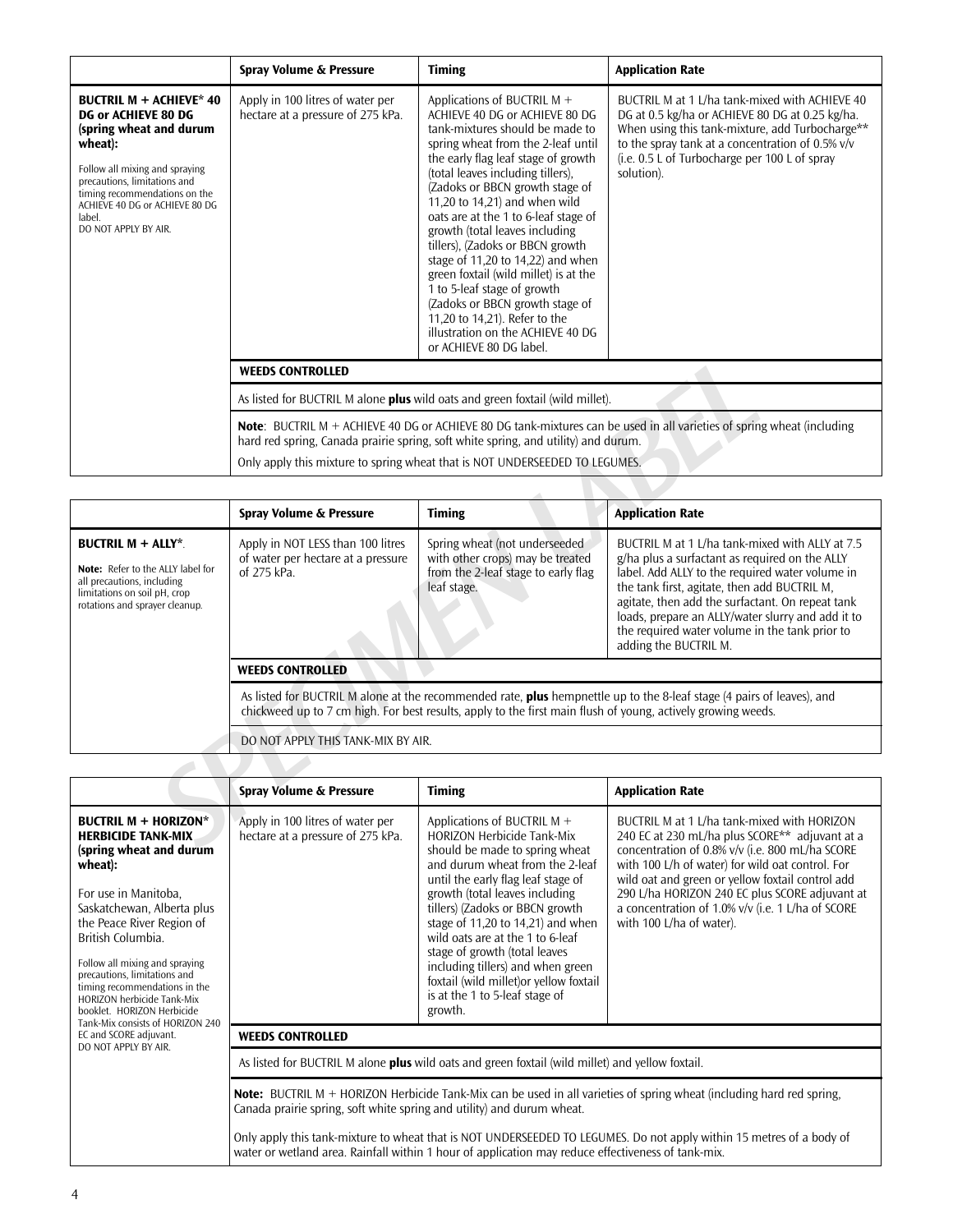|                                                                                                                                                                                                                                | Spray Volume & Pressure                                                                                                                                                                      | <b>Timing</b>                                                                                                                                                                                                                                                                                                                                                                                                                                                                                                                                               | <b>Application Rate</b>                                                                                                                   | <b>Application Rate</b>                                                      |  |  |
|--------------------------------------------------------------------------------------------------------------------------------------------------------------------------------------------------------------------------------|----------------------------------------------------------------------------------------------------------------------------------------------------------------------------------------------|-------------------------------------------------------------------------------------------------------------------------------------------------------------------------------------------------------------------------------------------------------------------------------------------------------------------------------------------------------------------------------------------------------------------------------------------------------------------------------------------------------------------------------------------------------------|-------------------------------------------------------------------------------------------------------------------------------------------|------------------------------------------------------------------------------|--|--|
| <b>BUCTRIL M + PUMA* OR</b><br><b>PUMA SUPER (spring)</b><br>wheat and durum wheat):<br>For use in Manitoba,<br>Saskatchewan, Alberta plus<br>the Peace River Region of<br>British Columbia.<br>Follow all mixing and spraying | Apply in 100 litres of water per<br>hectare at a pressure of 275 kPa.                                                                                                                        | Applications of BUCTRIL M $+$<br>PUMA tank-mixtures should be<br>made to spring wheat and durum<br>wheat from the 2 to 6-leaf stage<br>of growth on the main stem plus<br>3 tillers. Application of BUCTRIL M<br>+ PUMA SUPER tank-mixtures<br>should be made to spring wheat<br>and durum wheat from the 1 to<br>6-leaf stage of growth on the<br>main stem plus 3 tillers.<br>Application beyond the 6-leaf<br>stage of spring and durum wheat<br>may result in crop injury. Apply<br>when annual grassy weeds are in<br>the 1 to 6-leaf stage of growth. | BUCTRIL M at 1.0 L/ha<br>tank-mixed with<br>PUMA at 1.0 L/ha.<br>BUCTRIL M at 1.0L/ha<br>tank-mixed with<br>PUMA SUPER at 1.0<br>$L/ha$ . | BUCTRIL M at 1.0 L/ha<br>tank-mixed with<br>PUMA SUPER at 0.5<br>$L/ha$ .    |  |  |
| precautions, limitations and<br>timing recommendations on the                                                                                                                                                                  |                                                                                                                                                                                              |                                                                                                                                                                                                                                                                                                                                                                                                                                                                                                                                                             | <b>WEEDS CONTROLLED</b>                                                                                                                   | <b>WEEDS CONTROLLED</b>                                                      |  |  |
| PUMA and PUMA SUPER labels.<br>DO NOT APPLY BY AIR.                                                                                                                                                                            |                                                                                                                                                                                              |                                                                                                                                                                                                                                                                                                                                                                                                                                                                                                                                                             | As listed for BUCTRIL M<br>alone <b>plus</b> wild oats,<br>green foxtail (wild<br>millet) and barnyard<br>grass.                          | As listed for BUCTRIL<br>M alone <b>plus</b> green<br>foxtail (wild millet). |  |  |
|                                                                                                                                                                                                                                | <b>Note:</b> BUCTRIL M + PUMA tank-mixtures can be used in all varieties of spring wheat (including hard red spring, Canada<br>prairie soft, soft white spring and utility) and durum wheat. |                                                                                                                                                                                                                                                                                                                                                                                                                                                                                                                                                             |                                                                                                                                           |                                                                              |  |  |
|                                                                                                                                                                                                                                | Do not apply within 15 metres of a body of water or wetland area. Do not apply if rain is expected within 1 hour after<br>spraying.                                                          |                                                                                                                                                                                                                                                                                                                                                                                                                                                                                                                                                             |                                                                                                                                           |                                                                              |  |  |

| prairie soft, soft white spring and utility) and durum wheat.                                                                                                                                                                                                                                                                                                                                                                                                                                                                                                                                                                                                                                                                                                                  |                                                                                                                                                                                                                                                                                           |                                                                                                                                                                                                                                                                                                                                                                                                                                           |  |  |  |  |  |
|--------------------------------------------------------------------------------------------------------------------------------------------------------------------------------------------------------------------------------------------------------------------------------------------------------------------------------------------------------------------------------------------------------------------------------------------------------------------------------------------------------------------------------------------------------------------------------------------------------------------------------------------------------------------------------------------------------------------------------------------------------------------------------|-------------------------------------------------------------------------------------------------------------------------------------------------------------------------------------------------------------------------------------------------------------------------------------------|-------------------------------------------------------------------------------------------------------------------------------------------------------------------------------------------------------------------------------------------------------------------------------------------------------------------------------------------------------------------------------------------------------------------------------------------|--|--|--|--|--|
| Do not apply within 15 metres of a body of water or wetland area. Do not apply if rain is expected within 1 hour after<br>spraying.                                                                                                                                                                                                                                                                                                                                                                                                                                                                                                                                                                                                                                            |                                                                                                                                                                                                                                                                                           |                                                                                                                                                                                                                                                                                                                                                                                                                                           |  |  |  |  |  |
|                                                                                                                                                                                                                                                                                                                                                                                                                                                                                                                                                                                                                                                                                                                                                                                |                                                                                                                                                                                                                                                                                           |                                                                                                                                                                                                                                                                                                                                                                                                                                           |  |  |  |  |  |
| Spray Volume & Pressure                                                                                                                                                                                                                                                                                                                                                                                                                                                                                                                                                                                                                                                                                                                                                        | <b>Timing</b>                                                                                                                                                                                                                                                                             | <b>Application Rate</b>                                                                                                                                                                                                                                                                                                                                                                                                                   |  |  |  |  |  |
| Apply in 100 litres of water per<br>hectare at a pressure of 275 kPa.                                                                                                                                                                                                                                                                                                                                                                                                                                                                                                                                                                                                                                                                                                          | Spring wheat may be treated from<br>the 2 to 5-leaf stage, green foxtail<br>1 to 5-leaf maximum of 2 tillers,<br>barnyard grass 1 to 5-leaf, cleavers<br>1 to 3 whorls, volunteer flax 1 to 8<br>cm and broadleaf weeds in the<br>seedling stage as listed for<br><b>BUCTRIL M alone.</b> | BUCTRIL M at 1 L/ha tank-mixed with ACCORD at<br>$135 - 165$ g/ha plus MERGE adjuvant at a<br>concentration of 1.0 v/v (i.e. 1 L per 100 L of spray<br>solution). The level of green foxtail control may be<br>improved by using the 165 g/ha rate of ACCORD in<br>the tank-mixture. If grassy weeds and broadleaf<br>weeds are not in the recommended treatment<br>stage at the same time, then separate applications<br>should be made. |  |  |  |  |  |
| <b>WEEDS CONTROLLED</b>                                                                                                                                                                                                                                                                                                                                                                                                                                                                                                                                                                                                                                                                                                                                                        |                                                                                                                                                                                                                                                                                           |                                                                                                                                                                                                                                                                                                                                                                                                                                           |  |  |  |  |  |
| As listed for BUCTRIL M alone plus green foxtail (including Group 1 and Group 3 resistant biotypes), volunteer flax, cleavers,<br>and barnyard grass.                                                                                                                                                                                                                                                                                                                                                                                                                                                                                                                                                                                                                          |                                                                                                                                                                                                                                                                                           |                                                                                                                                                                                                                                                                                                                                                                                                                                           |  |  |  |  |  |
| <b>Notes:</b> BUCTRIL M $+$ ACCORD tank-mixtures can be used in hard red spring, Canadian prairie spring, durum, and Canada<br>Western extra strong wheat.<br>Do not graze or cut for hay within 77 days of application.<br>Overspray or drift into important wildlife habitats such as shelterbelts, wetlands, woodlots, vegetated ditch, pond and lake<br>banks and other cover on the edges of fields should be avoided. A 10 metre buffer zone should be observed adjacent to<br>aquatic habitats such as streams, ponds, rivers and lakes to areas that drain into these habitats.<br>Do not apply ACCORD to any field more often than every second year. However, in the event of crop failure, spring and durum<br>wheat may be reseeded in fields treated with ACCORD. |                                                                                                                                                                                                                                                                                           |                                                                                                                                                                                                                                                                                                                                                                                                                                           |  |  |  |  |  |
|                                                                                                                                                                                                                                                                                                                                                                                                                                                                                                                                                                                                                                                                                                                                                                                |                                                                                                                                                                                                                                                                                           |                                                                                                                                                                                                                                                                                                                                                                                                                                           |  |  |  |  |  |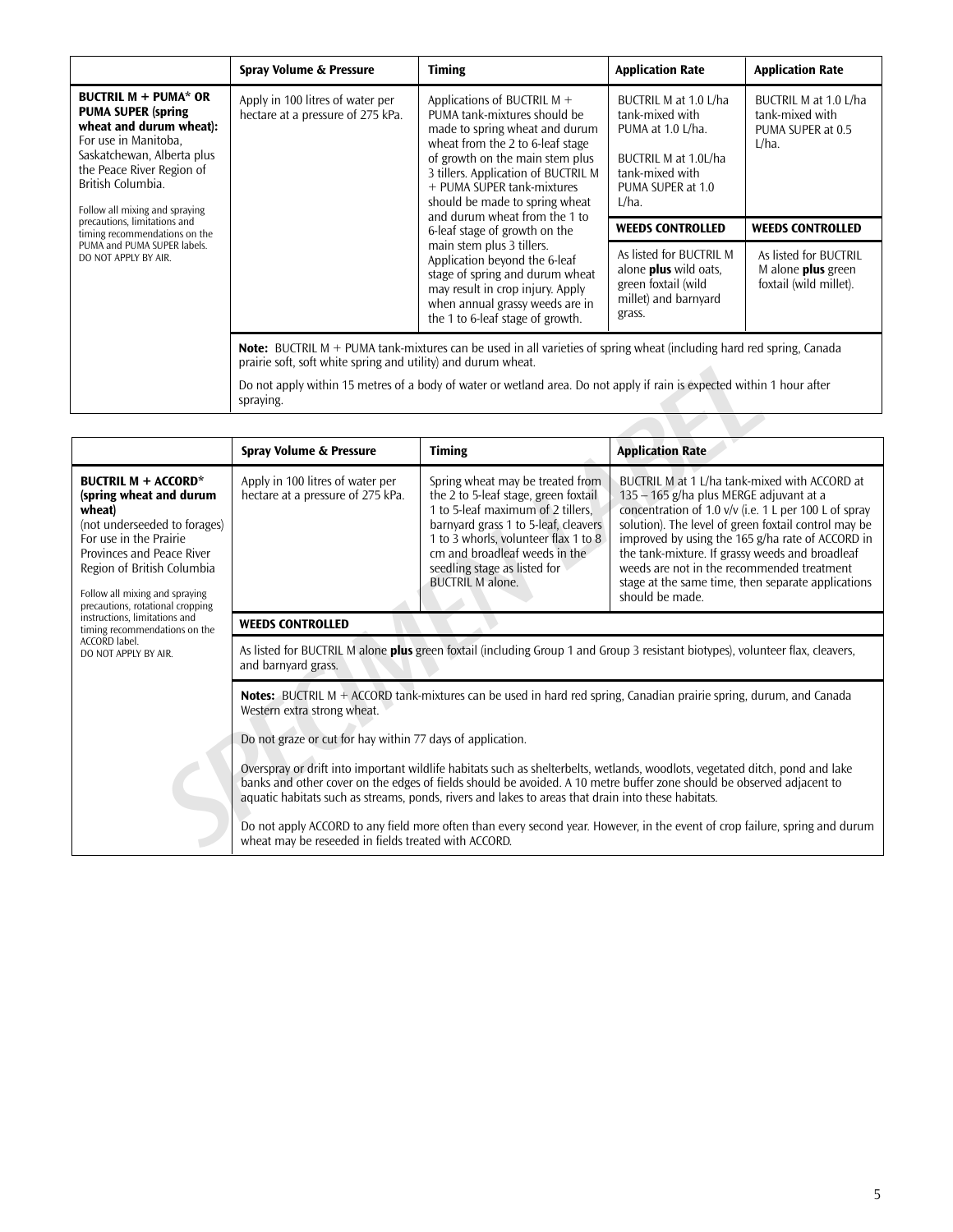|                                                                                                                                                                                                                                                                  | Spray Volume & Pressure                                                                                                                                                                                                                                                                                                                                                                                                                                                                                                                                                                                                                                                                                                                                                   | <b>Timing</b>                                                                                                                                                                                                                                                                                               | <b>Application Rate</b>                                                                                                                                                                                                                                                                                                                                                                                                                                                  |  |  |
|------------------------------------------------------------------------------------------------------------------------------------------------------------------------------------------------------------------------------------------------------------------|---------------------------------------------------------------------------------------------------------------------------------------------------------------------------------------------------------------------------------------------------------------------------------------------------------------------------------------------------------------------------------------------------------------------------------------------------------------------------------------------------------------------------------------------------------------------------------------------------------------------------------------------------------------------------------------------------------------------------------------------------------------------------|-------------------------------------------------------------------------------------------------------------------------------------------------------------------------------------------------------------------------------------------------------------------------------------------------------------|--------------------------------------------------------------------------------------------------------------------------------------------------------------------------------------------------------------------------------------------------------------------------------------------------------------------------------------------------------------------------------------------------------------------------------------------------------------------------|--|--|
| <b>BUCTRIL M + ACCORD* +</b><br><b>AVENGE 200-C*</b><br>(spring wheat) (not<br>underseeded to forage)<br>For use in the Prairie<br>Provinces and Peace River<br>Region of British Columbia<br>Follow all mixing and spraying<br>precautions, rotational cropping | Apply in 100 litres of water per<br>hectare at a pressure of 275 kPa.                                                                                                                                                                                                                                                                                                                                                                                                                                                                                                                                                                                                                                                                                                     | Spring wheat may be treated from<br>the 2 to 5-leaf stage, wild oats 3<br>to 5-leaf, green foxtail 1 to 5-leaf<br>maximum of 2 tillers, barnyard<br>grass 1 to 5-leaf, cleavers 1 to 3<br>whorls, volunteer flax 1 to 8 c and<br>broadleaf weeds in the seedling<br>stage as listed for BUCTRIL M<br>alone. | BUCTRIL M at 1 L/ha tank-mixed with ACCORD at<br>$135 - 165$ g/ha plus MERGE adjuvant at a<br>concentration of 1.0 $v/v$ (i.e. 1 L per 100 L of spray<br>solution) and AVENGE 200-C at 3.5 L/ha. The level<br>of green foxtail control may be improved by using<br>the 165 g/ha rate of ACCORD in the tank-mixture.<br>If grassy weeds and broadleaf weeds are not in the<br>recommended treatment stage at the same time,<br>then separate applications should be made. |  |  |
| instructions, limitations and<br>timing recommendations on the                                                                                                                                                                                                   | <b>WEEDS CONTROLLED</b>                                                                                                                                                                                                                                                                                                                                                                                                                                                                                                                                                                                                                                                                                                                                                   |                                                                                                                                                                                                                                                                                                             |                                                                                                                                                                                                                                                                                                                                                                                                                                                                          |  |  |
| ACCORD and AVENGE 200-C labels.<br>DO NOT APPLY BY AIR. AVENGE<br>200-C can cause some crop injury.                                                                                                                                                              | As listed for BUCTRIL M alone <b>plus</b> green foxtail (including Group 1 and Group 3 resistant biotypes), volunteer flax, cleavers,<br>barnyard grass and wild oats $(1 – 200$ plants per square metre).                                                                                                                                                                                                                                                                                                                                                                                                                                                                                                                                                                |                                                                                                                                                                                                                                                                                                             |                                                                                                                                                                                                                                                                                                                                                                                                                                                                          |  |  |
|                                                                                                                                                                                                                                                                  | <b>Notes:</b> BUCTRIL M + ACCORD + AVENGE 200-C tank-mixtures can only be applied to certain varieties of spring wheat. Refer to<br>the AVENGE 200-C label.<br>Do not graze or cut for hay within 77 days of application.<br>Overspray or drift into important wildlife habitats such as shelterbelts, wetlands, woodlots, vegetated ditch, pond and lake<br>banks and other cover on the edges of fields should be avoided. A 10 metre buffer zone should be observed adjacent to<br>aquatic habitats such as streams, ponds, rivers and lakes and to areas that drain into these habitats.<br>Do not apply ACCORD to any field more often than every second year. However, in the event of crop failure, spring wheat<br>may be reseeded in fields treated with ACCORD. |                                                                                                                                                                                                                                                                                                             |                                                                                                                                                                                                                                                                                                                                                                                                                                                                          |  |  |

|                                                                                                                                                                                                                                                                      | Overspray or drift into important wildlife habitats such as shelterbelts, wetlands, woodlots, vegetated ditch, pond and lake<br>banks and other cover on the edges of fields should be avoided. A 10 metre buffer zone should be observed adjacent to<br>aquatic habitats such as streams, ponds, rivers and lakes and to areas that drain into these habitats.<br>Do not apply ACCORD to any field more often than every second year. However, in the event of crop failure, spring wheat<br>may be reseeded in fields treated with ACCORD. |                                                                                                                   |                                                                                                                                                                                                                                                                                                                                                                                                                             |  |  |  |  |
|----------------------------------------------------------------------------------------------------------------------------------------------------------------------------------------------------------------------------------------------------------------------|----------------------------------------------------------------------------------------------------------------------------------------------------------------------------------------------------------------------------------------------------------------------------------------------------------------------------------------------------------------------------------------------------------------------------------------------------------------------------------------------------------------------------------------------|-------------------------------------------------------------------------------------------------------------------|-----------------------------------------------------------------------------------------------------------------------------------------------------------------------------------------------------------------------------------------------------------------------------------------------------------------------------------------------------------------------------------------------------------------------------|--|--|--|--|
|                                                                                                                                                                                                                                                                      | Spray Volume & Pressure                                                                                                                                                                                                                                                                                                                                                                                                                                                                                                                      | <b>Timing</b>                                                                                                     | <b>Application Rate</b>                                                                                                                                                                                                                                                                                                                                                                                                     |  |  |  |  |
| <b>BUCTRIL M + REFINE</b><br><b>EXTRA*</b><br>(winter wheat, spring<br>wheat and durum wheat):<br>Note: Follow all mixing and<br>spraying precautions, limitations<br>and timing recommendations on<br>the REFINE EXTRA label. DO NOT<br>apply this tank-mix by air. | Apply in NOT LESS than 100 litres<br>of water per hectare at a pressure<br>of 275 kPa.                                                                                                                                                                                                                                                                                                                                                                                                                                                       | Spring wheat (not underseeded<br>with other crops) may be treated<br>from the 2-leaf to early flag leaf<br>stage. | BUCTRIL M at 1 L/ha tank-mixed with REFINE<br>EXTRA at 6.7 g/ha plus a surfactant as required on<br>the REFINE EXTRA label. Add REFINE EXTRA to the<br>required water volume in the tank first, agitate<br>then add BUCTRIL M, agitate then add surfactant.<br>On repeat tank loads, prepare a REFINE<br>EXTRA/water slurry and add it to the required<br>water volume in the tank prior to adding the<br><b>BUCTRIL M.</b> |  |  |  |  |
|                                                                                                                                                                                                                                                                      | <b>WEEDS CONTROLLED</b>                                                                                                                                                                                                                                                                                                                                                                                                                                                                                                                      |                                                                                                                   |                                                                                                                                                                                                                                                                                                                                                                                                                             |  |  |  |  |
|                                                                                                                                                                                                                                                                      | As listed for BUCTRIL M alone at the recommended rate, plus hempnettle up the 6-leaf stage (3 pairs of leaves), and<br>chickweed up to the 6-leaf stage (3 pairs of leaves). For best results, apply to the first main flush of young, actively growing<br>weeds.                                                                                                                                                                                                                                                                            |                                                                                                                   |                                                                                                                                                                                                                                                                                                                                                                                                                             |  |  |  |  |
|                                                                                                                                                                                                                                                                      |                                                                                                                                                                                                                                                                                                                                                                                                                                                                                                                                              |                                                                                                                   |                                                                                                                                                                                                                                                                                                                                                                                                                             |  |  |  |  |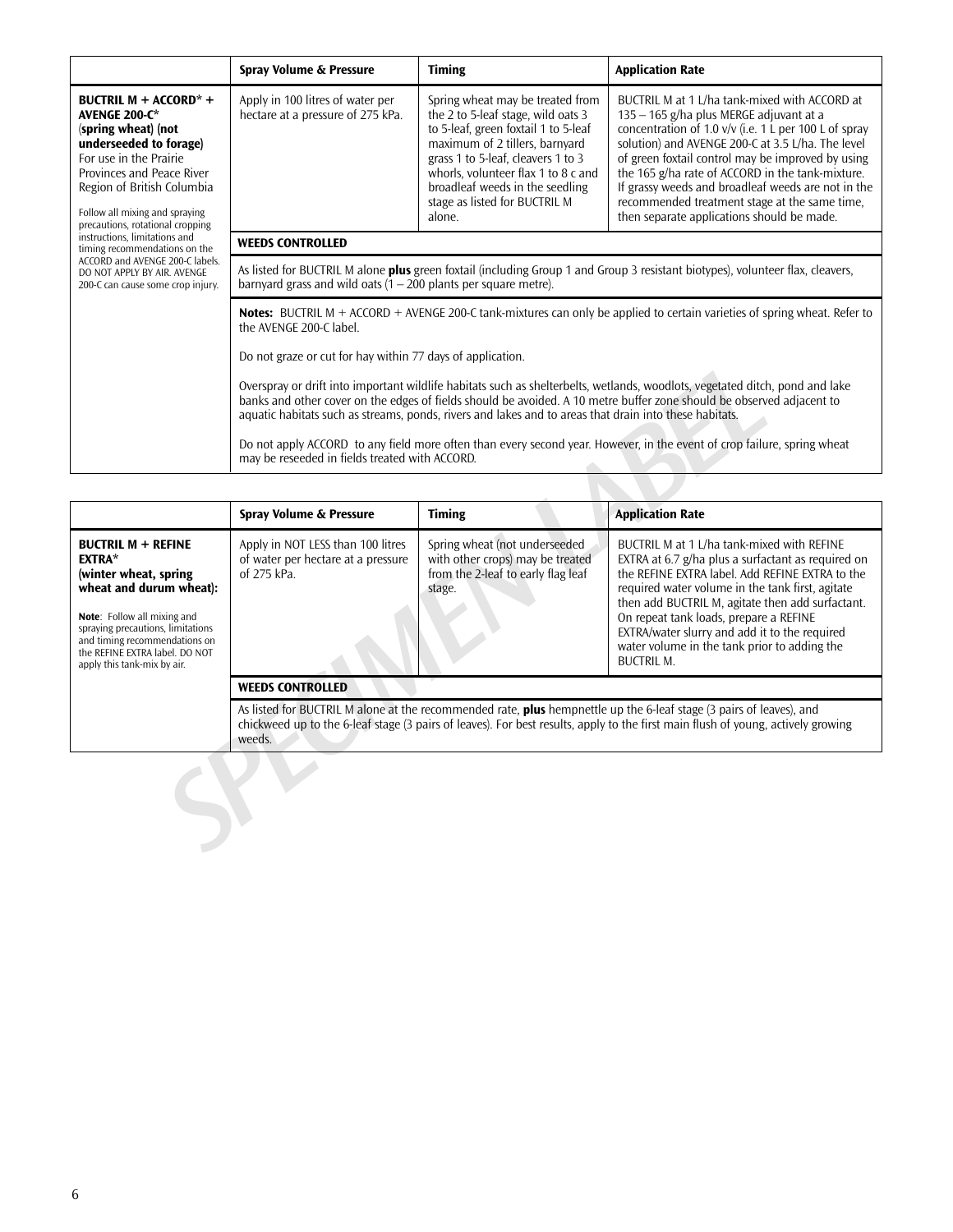# **WHEAT (winter) (underseeded to red clover): For use in Ontario, Quebec and the Maritime provinces only**

|                                              | Spray Volume & Pressure                                                                                                                                                                                                                                                                                                                                                                               | <b>Timing</b>                                                                                                                                                                                                                                                                                                                                                                                                             | <b>Application Rate</b>                                                                                                                                         |
|----------------------------------------------|-------------------------------------------------------------------------------------------------------------------------------------------------------------------------------------------------------------------------------------------------------------------------------------------------------------------------------------------------------------------------------------------------------|---------------------------------------------------------------------------------------------------------------------------------------------------------------------------------------------------------------------------------------------------------------------------------------------------------------------------------------------------------------------------------------------------------------------------|-----------------------------------------------------------------------------------------------------------------------------------------------------------------|
| <b>BUCTRIL M USED ALONE:</b>                 | Apply in NOT LESS than 200<br>litres of water per hectare at a<br>pressure of 275 kPa.                                                                                                                                                                                                                                                                                                                | Apply in the spring when the red<br>clover is in the 1st to 3rd trifoliate<br>leaf stage and when the winter<br>wheat provides a protective<br>canopy over the red clover. The<br>winter wheat may be treated from<br>the 2-leaf until the early flag leaf<br>stage.                                                                                                                                                      | $1$ L/ha.                                                                                                                                                       |
|                                              | <b>WEEDS CONTROLLED</b>                                                                                                                                                                                                                                                                                                                                                                               |                                                                                                                                                                                                                                                                                                                                                                                                                           |                                                                                                                                                                 |
|                                              | Seedlings up to 4-leaf stage<br>Green smartweed<br>Pale smartweed<br>Lady's-thumb<br>Cow cockle*<br>Redroot pigweed<br>Flixweed<br>Bluebur<br>Shepherd's-purse<br>Kochia**<br>Russian thistle**<br>Scentless chamomile***<br>Volunteer sunflower<br>Volunteer rapeseed<br>(including Canola)<br>Night flowering catchfly<br>Cocklebur<br>Velvetleaf****<br><b>Ball mustard</b><br>American nightshade | Seedlings up to 6-leaf stage<br>Wild tomato<br>Seedlings up to 8-leaf stage<br>Wild buckwheat<br>Tartary buckwheat<br>Common buckwheat<br>Stinkweed<br>Wild mustard<br>Wormseed mustard<br>Lamb's-quarters<br>Common ragweed<br>Common groundsel<br>Plants beyond this stage are unlikely to be controlled.<br>**Spray before plants are 5 cm high.<br>*** Spring annuals only.<br>****Spray before plants are 8 cm high. | <b>Perennials: Top growth checked</b><br>Canada thistle<br>Perennial sow-thistle<br>*In normal conditions cow cockle will be controlled up to the 4-leaf stage. |
|                                              | overlapping as severe crop injury may occur.                                                                                                                                                                                                                                                                                                                                                          | <b>Note:</b> Use of this product may cause temporary leaf scorch or foliar burn in adverse growing conditions, especially if applied<br>before or during periods of hot and humid weather conditions. Do not apply if the red clover is under stress, Avoid                                                                                                                                                               |                                                                                                                                                                 |
|                                              |                                                                                                                                                                                                                                                                                                                                                                                                       |                                                                                                                                                                                                                                                                                                                                                                                                                           |                                                                                                                                                                 |
| <b>BARLEY</b> (not underseeded with legumes) |                                                                                                                                                                                                                                                                                                                                                                                                       |                                                                                                                                                                                                                                                                                                                                                                                                                           |                                                                                                                                                                 |
|                                              | Spray Volume & Pressure                                                                                                                                                                                                                                                                                                                                                                               | <b>Timing</b>                                                                                                                                                                                                                                                                                                                                                                                                             | <b>Application Rate</b>                                                                                                                                         |
| <b>BUCTRIL M USED ALONE:</b>                 | Apply in NOT LESS than 50 litres<br>of water per hectare at a<br>pressure of 275 kPa.                                                                                                                                                                                                                                                                                                                 | The crop may be treated from the<br>2-leaf until the early flag leaf<br>stage.                                                                                                                                                                                                                                                                                                                                            | $1$ L/ha.                                                                                                                                                       |
|                                              | <b>WEEDS CONTROLLED</b>                                                                                                                                                                                                                                                                                                                                                                               |                                                                                                                                                                                                                                                                                                                                                                                                                           |                                                                                                                                                                 |
|                                              | Seedlings up to 4-leaf stage                                                                                                                                                                                                                                                                                                                                                                          | Seedlings up to 6-leaf stage                                                                                                                                                                                                                                                                                                                                                                                              | <b>Perennials: Top growth checked</b>                                                                                                                           |

# **BARLEY (not underseeded with legumes)**

|                              | <b>Spray Volume &amp; Pressure</b>                                                                                                                                                                                                                                                                                                                                                                    | <b>Timing</b>                                                                                                                                                                                                                                                                                                                                                                                                            | <b>Application Rate</b>                                                                                                                                         |
|------------------------------|-------------------------------------------------------------------------------------------------------------------------------------------------------------------------------------------------------------------------------------------------------------------------------------------------------------------------------------------------------------------------------------------------------|--------------------------------------------------------------------------------------------------------------------------------------------------------------------------------------------------------------------------------------------------------------------------------------------------------------------------------------------------------------------------------------------------------------------------|-----------------------------------------------------------------------------------------------------------------------------------------------------------------|
| <b>BUCTRIL M USED ALONE:</b> | Apply in NOT LESS than 50 litres<br>of water per hectare at a<br>pressure of 275 kPa.                                                                                                                                                                                                                                                                                                                 | The crop may be treated from the<br>2-leaf until the early flag leaf<br>stage.                                                                                                                                                                                                                                                                                                                                           | $1$ L/ha.                                                                                                                                                       |
|                              | <b>WEEDS CONTROLLED</b>                                                                                                                                                                                                                                                                                                                                                                               |                                                                                                                                                                                                                                                                                                                                                                                                                          |                                                                                                                                                                 |
|                              | Seedlings up to 4-leaf stage<br>Green smartweed<br>Pale smartweed<br>Lady's-thumb<br>Cow cockle*<br>Redroot pigweed<br>Flixweed<br>Bluebur<br>Shepherd's-purse<br>Kochia**<br>Russian thistle**<br>Scentless chamomile***<br>Volunteer sunflower<br>Volunteer rapeseed<br>(including Canola)<br>Night flowering catchfly<br>Cocklebur<br>Velvetleaf****<br><b>Ball mustard</b><br>American nightshade | Seedlings up to 6-leaf stage<br>Wild tomato<br>Seedlings up to 8-leaf stage<br>Wild buckwheat<br>Tartary buckwheat<br>Common buckwheat<br>Stinkweed<br>Wild mustard<br>Wormseed mustard<br>Lamb's-quarters<br>Common ragweed<br>Common groundsel<br>Plants beyond this stage are unlikely to be controlled.<br>**Spray before plants are 5 cm high.<br>***Spring annuals only.<br>****Spray before plants are 8 cm high. | <b>Perennials: Top growth checked</b><br>Canada thistle<br>Perennial sow-thistle<br>*In normal conditions cow cockle will be controlled up to the 4-leaf stage. |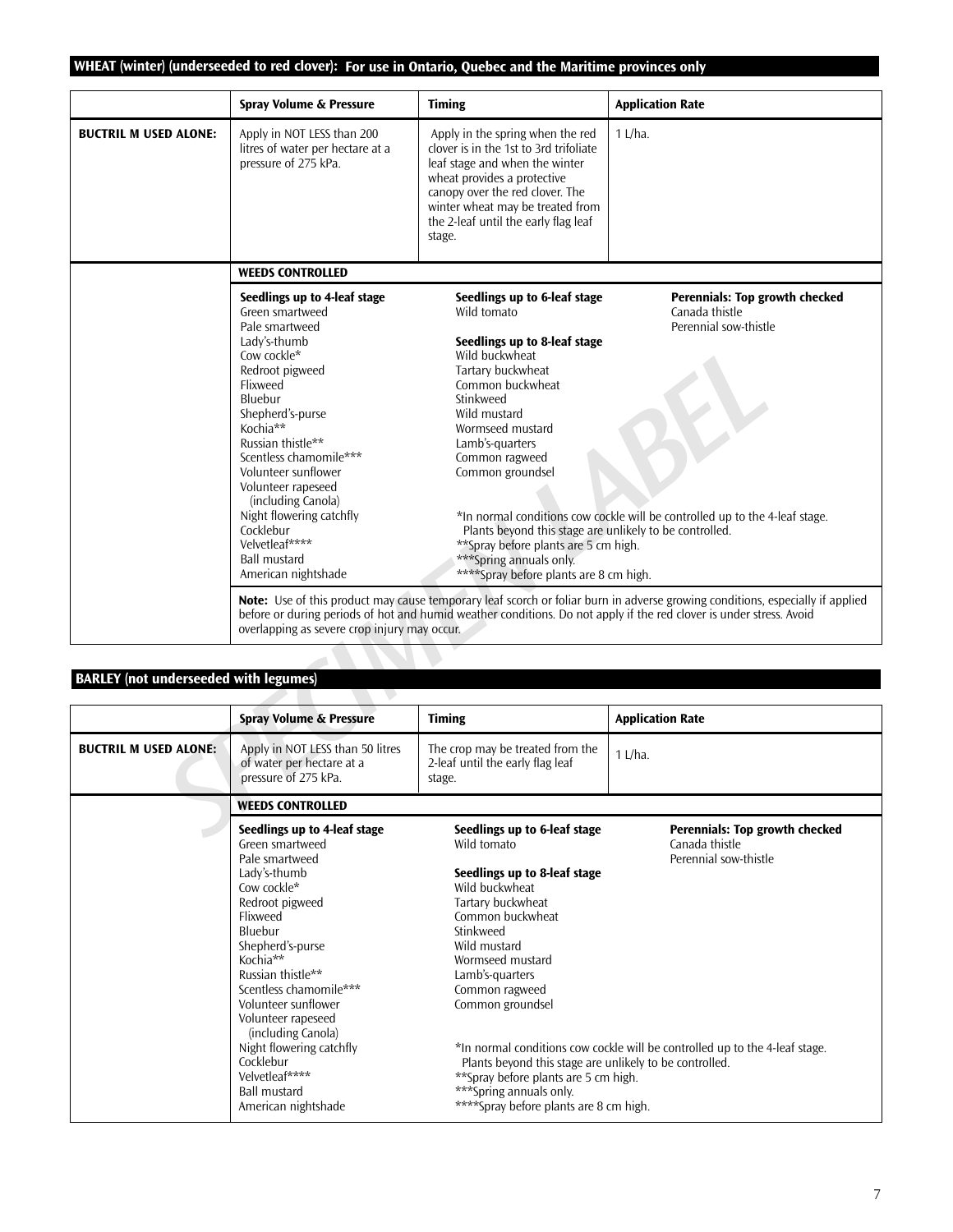|                         | Spray Volume & Pressure                                                                                                                                                                                                                                                                                                                                                  | <b>Timing</b>                                                                  | <b>Application Rate</b>                                                          |  |
|-------------------------|--------------------------------------------------------------------------------------------------------------------------------------------------------------------------------------------------------------------------------------------------------------------------------------------------------------------------------------------------------------------------|--------------------------------------------------------------------------------|----------------------------------------------------------------------------------|--|
| <b>BUCTRIL M + MCPA</b> | Apply in NOT LESS than 50 litres<br>of water per hectare at a<br>pressure of 275 kPa.                                                                                                                                                                                                                                                                                    | The crop may be treated from<br>the 2-leaf until the early flag<br>leaf stage. | BUCTRIL M at 1 L/ha tank-mixed with 275 g active<br>ingredient MCPA per hectare. |  |
|                         | <b>Note:</b> MCPA-K is preferred for hempnettle although other formulations may be used. Refer to the MCPA label for precautions<br>and limitations. Add MCPA to the spray tank first, agitate, then add BUCTRIL M.                                                                                                                                                      |                                                                                |                                                                                  |  |
|                         | <b>WEEDS CONTROLLED</b>                                                                                                                                                                                                                                                                                                                                                  |                                                                                |                                                                                  |  |
|                         | As listed for BUCTRIL M alone <b>plus</b> these additional weeds.<br>Seedlings up to 4-leaf stage<br>Seedlings up to 8-leaf stage<br>Volunteer rapeseed (including Canola)<br>Hempnettle*<br>*Hempnettle is unlikely to be controlled beyond the 4-leaf stage. Plants emerging after application,<br>which is often the case on peat-type soils, will not be controlled. |                                                                                |                                                                                  |  |
|                         |                                                                                                                                                                                                                                                                                                                                                                          |                                                                                |                                                                                  |  |
|                         |                                                                                                                                                                                                                                                                                                                                                                          |                                                                                |                                                                                  |  |

|                                                                                                                                                                                                          | Spray Volume & Pressure                                                                          | <b>Timing</b>                                                                                                                                                      | <b>Application Rate</b>                                                                                                                                                                                     |
|----------------------------------------------------------------------------------------------------------------------------------------------------------------------------------------------------------|--------------------------------------------------------------------------------------------------|--------------------------------------------------------------------------------------------------------------------------------------------------------------------|-------------------------------------------------------------------------------------------------------------------------------------------------------------------------------------------------------------|
| <b>BUCTRIL M +</b><br><b>AVENGE 200-C*</b><br>*AVENGE 200-C is a registered<br>trademark of Cyanamid. Follow all<br>precautions, limitations and<br>timing recommendations on the<br>AVENGE 200-C label. | Apply in 100 litres of water per<br>hectare at a pressure of 275 kPa.                            | The crop may be treated from the<br>2 to 6-leaf stage. Wild oats must be<br>in the 3 to 5-leaf stage and<br>broadleaf weeds in the seedling<br>stage as indicated. | BUCTRIL M at 1 L/ha tank-mixed with AVENGE 200-<br>C at $3.5 - 4.25$ L/ha OR BUCTRIL M at 1 L/ha plus<br>275 g active ingredient MCPA ester per hectare<br>tank-mixed with AVENGE 200-C at 3.5 - 4.25 L/ha. |
|                                                                                                                                                                                                          | <b>Note:</b> BUCTRIL M should be added to the spray tank first, agitated, then add AVENGE 200-C. |                                                                                                                                                                    |                                                                                                                                                                                                             |
|                                                                                                                                                                                                          | <b>WEEDS CONTROLLED</b>                                                                          |                                                                                                                                                                    |                                                                                                                                                                                                             |
|                                                                                                                                                                                                          | As listed for BUCTRIL M used alone or in combination with MCPA plus wild oats.                   |                                                                                                                                                                    |                                                                                                                                                                                                             |

|                                                                                                                                                                                                                                                    | Spray Volume & Pressure                                                                                                                                                                                                                                                       | <b>Timing</b>                                                                                                                                                                                                                                                                                                                                                                                                                                                                                                                                                                                                                                          | <b>Application Rate</b>                                                                                                                                                                                                                                                 |  |
|----------------------------------------------------------------------------------------------------------------------------------------------------------------------------------------------------------------------------------------------------|-------------------------------------------------------------------------------------------------------------------------------------------------------------------------------------------------------------------------------------------------------------------------------|--------------------------------------------------------------------------------------------------------------------------------------------------------------------------------------------------------------------------------------------------------------------------------------------------------------------------------------------------------------------------------------------------------------------------------------------------------------------------------------------------------------------------------------------------------------------------------------------------------------------------------------------------------|-------------------------------------------------------------------------------------------------------------------------------------------------------------------------------------------------------------------------------------------------------------------------|--|
| <b>BUCTRIL M +</b><br>AVENGE 200-C*<br>*AVENGE 200-C is a registered<br>trademark of Cyanamid. Follow all<br>precautions, limitations and                                                                                                          | Apply in 100 litres of water per<br>hectare at a pressure of 275 kPa.                                                                                                                                                                                                         | The crop may be treated from the<br>2 to 6-leaf stage. Wild oats must be<br>in the 3 to 5-leaf stage and<br>broadleaf weeds in the seedling<br>stage as indicated.                                                                                                                                                                                                                                                                                                                                                                                                                                                                                     | BUCTRIL M at 1 L/ha tank-mixed with AVENGE 200-<br>C at $3.5 - 4.25$ L/ha OR BUCTRIL M at 1 L/ha plus<br>275 g active ingredient MCPA ester per hectare<br>tank-mixed with AVENGE 200-C at $3.5 - 4.25$ L/ha.                                                           |  |
| timing recommendations on the<br>AVENGE 200-C label.                                                                                                                                                                                               |                                                                                                                                                                                                                                                                               | <b>Note:</b> BUCTRIL M should be added to the spray tank first, agitated, then add AVENGE 200-C.                                                                                                                                                                                                                                                                                                                                                                                                                                                                                                                                                       |                                                                                                                                                                                                                                                                         |  |
|                                                                                                                                                                                                                                                    | <b>WEEDS CONTROLLED</b>                                                                                                                                                                                                                                                       |                                                                                                                                                                                                                                                                                                                                                                                                                                                                                                                                                                                                                                                        |                                                                                                                                                                                                                                                                         |  |
|                                                                                                                                                                                                                                                    |                                                                                                                                                                                                                                                                               | As listed for BUCTRIL M used alone or in combination with MCPA plus wild oats.                                                                                                                                                                                                                                                                                                                                                                                                                                                                                                                                                                         |                                                                                                                                                                                                                                                                         |  |
|                                                                                                                                                                                                                                                    |                                                                                                                                                                                                                                                                               |                                                                                                                                                                                                                                                                                                                                                                                                                                                                                                                                                                                                                                                        |                                                                                                                                                                                                                                                                         |  |
|                                                                                                                                                                                                                                                    | Spray Volume & Pressure                                                                                                                                                                                                                                                       | <b>Timing</b>                                                                                                                                                                                                                                                                                                                                                                                                                                                                                                                                                                                                                                          | <b>Application Rate</b>                                                                                                                                                                                                                                                 |  |
| <b>BUCTRIL M + ACHIEVE* 40</b><br>DG or ACHIEVE 80 DG<br>(spring barley only):<br>Follow all mixing and spraying<br>precautions, limitations and<br>timing recommendations on the<br>ACHIEVE 40 DG or ACHIEVE 80 DG<br>label. DO NOT APPLY BY AIR. | Apply in 100 litres of water per<br>hectare at a pressure of 275 kPa.                                                                                                                                                                                                         | Applications of BUCTRIL M +<br>ACHIEVE 40 DG or ACHIEVE 80 DG<br>tank-mixtures should be made to<br>spring barley from the 2-leaf until<br>the early flag leaf stage of growth<br>(total leaves including tillers),<br>(Zadoks or BBCN growth stage of<br>11,20 to 14,21) and when wild<br>oats are at the 1 to 6-leaf stage of<br>growth (total leaves including<br>tillers), (Zadoks or BBCN growth<br>stage of 11,20 to 14,22) and when<br>green foxtail (wild millet) is at the<br>1 to 5-leaf stage of growth<br>(Zadoks or BBCN growth stage of<br>11,20 to 14,21). Refer to the<br>illustration on the ACHIEVE 40 DG<br>or ACHIEVE 80 DG label. | BUCTRIL M at 1 L/ha tank-mixed with ACHIEVE 40<br>DG at 0.5 kg/ha or ACHIEVE 80 DG at 0.25 kg/ha.<br>When using this tank-mixture, add Turbocharge**<br>to the spray tank at a concentration of 0.5% v/v<br>(i.e. 0.5 L of Turbocharge per 100 L of spray<br>solution). |  |
|                                                                                                                                                                                                                                                    | <b>WEEDS CONTROLLED</b>                                                                                                                                                                                                                                                       |                                                                                                                                                                                                                                                                                                                                                                                                                                                                                                                                                                                                                                                        |                                                                                                                                                                                                                                                                         |  |
|                                                                                                                                                                                                                                                    |                                                                                                                                                                                                                                                                               | As listed for BUCTRIL M alone plus wild oats and green foxtail (wild millet).                                                                                                                                                                                                                                                                                                                                                                                                                                                                                                                                                                          |                                                                                                                                                                                                                                                                         |  |
|                                                                                                                                                                                                                                                    | Note: BUCTRIL M + ACHIEVE 40 DG or ACHIEVE 80 DG tank-mixtures can be used in all 2 or 6-row varieties of barley<br>(malting and general purpose varieties including semi-dwarf and hulless).<br>Only apply this mixture to spring barley that is NOT UNDERSEEDED TO LEGUMES. |                                                                                                                                                                                                                                                                                                                                                                                                                                                                                                                                                                                                                                                        |                                                                                                                                                                                                                                                                         |  |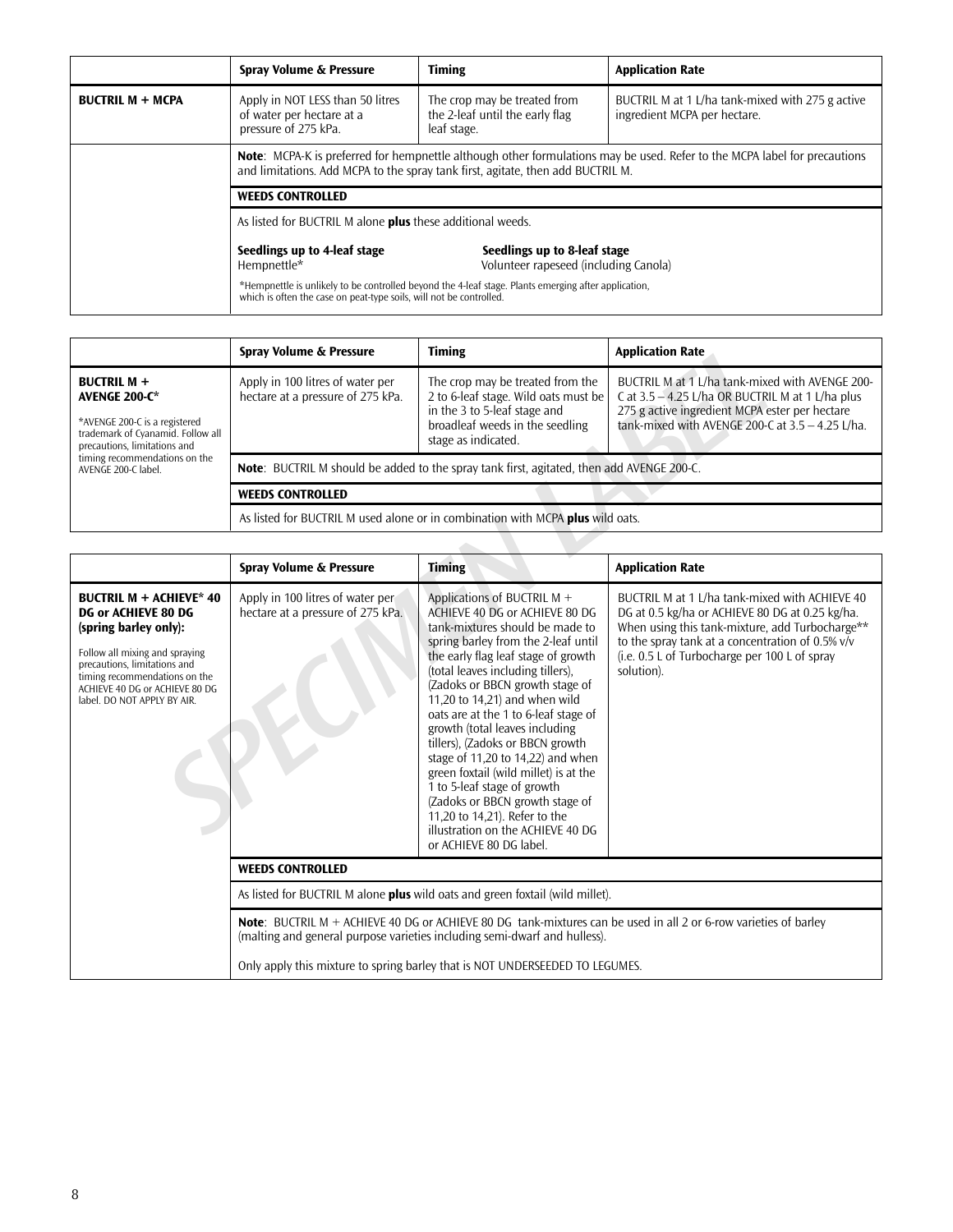|                                                                                                                                                                      | Spray Volume & Pressure                                                                                                                                                                                                                       | <b>Timing</b>                                                                                                     | <b>Application Rate</b>                                                                                                                                                                                                                                                                                                                                                                  |  |
|----------------------------------------------------------------------------------------------------------------------------------------------------------------------|-----------------------------------------------------------------------------------------------------------------------------------------------------------------------------------------------------------------------------------------------|-------------------------------------------------------------------------------------------------------------------|------------------------------------------------------------------------------------------------------------------------------------------------------------------------------------------------------------------------------------------------------------------------------------------------------------------------------------------------------------------------------------------|--|
| <b>BUCTRIL M + ALLY*</b><br><b>Note:</b> Refer to the ALLY label for<br>all precautions, including<br>limitations on soil pH, crop<br>rotations and sprayer cleanup. | Apply in NOT LESS than 100 litres<br>of water per hectare at a pressure<br>of 275 kPa.                                                                                                                                                        | Barley (not underseeded with<br>other crops) may be treated from<br>the 2-leaf stage to early flag leaf<br>stage. | BUCTRIL M at 1 L/ha tank-mixed with ALLY at 7.5<br>g/ha plus a surfactant as required on the ALLY<br>label. Add ALLY to the required water volume in<br>the tank first, agitate, then add BUCTRIL M,<br>agitate, then add the surfactant. On repeat tank<br>loads, prepare an ALLY/water slurry and add it to<br>the required water volume in the tank prior to<br>adding the BUCTRIL M. |  |
|                                                                                                                                                                      | <b>WEEDS CONTROLLED</b>                                                                                                                                                                                                                       |                                                                                                                   |                                                                                                                                                                                                                                                                                                                                                                                          |  |
|                                                                                                                                                                      | As listed for BUCTRIL M alone at the recommended rate, <b>plus</b> hempnettle up to the 8-leaf stage (4 pairs of leaves), and<br>chickweed up to 7 cm high. For best results, apply to the first main flush of young, actively growing needs. |                                                                                                                   |                                                                                                                                                                                                                                                                                                                                                                                          |  |
|                                                                                                                                                                      | DO NOT APPLY THIS TANK-MIX BY AIRCRAFT.                                                                                                                                                                                                       |                                                                                                                   |                                                                                                                                                                                                                                                                                                                                                                                          |  |

|                                                                                                                                                                                                                                      | Spray Volume & Pressure                                                                                                                                                                                                                                              | <b>Timing</b>                                                                                            | <b>Application Rate</b>                                                                                                                                                                                                                                                                                                                                                                                                           |  |
|--------------------------------------------------------------------------------------------------------------------------------------------------------------------------------------------------------------------------------------|----------------------------------------------------------------------------------------------------------------------------------------------------------------------------------------------------------------------------------------------------------------------|----------------------------------------------------------------------------------------------------------|-----------------------------------------------------------------------------------------------------------------------------------------------------------------------------------------------------------------------------------------------------------------------------------------------------------------------------------------------------------------------------------------------------------------------------------|--|
| <b>BUCTRIL M + REFINE</b><br><b>EXTRA*</b><br>(spring barley):<br>Note: Follow all mixing and<br>spraying precautions, limitations<br>and timing recommendations on<br>the REFINE EXTRA label. DO NOT<br>apply this tank-mix by air. | Apply in NOT LESS than 100 litres<br>of water per hectare at a pressure<br>of 275 kPa.                                                                                                                                                                               | Barley (not underseeded with<br>other crops) may be treated from<br>the 2-leaf to early flag leaf stage. | BUCTRIL M at 1 J/ha tank-mixed with REEINE<br>EXTRA at 6.7 g/ha plus a surfactant as required on<br>the REFINE EXTRA label. Add REFINE EXTRA to the<br>required water volume in the tank first, agitate,<br>then add BUCTRIL M, agitate, then add the<br>surfactant. On repeat tank loads, prepare a REFINE<br>EXTRA/water slurry and add it to the required<br>water volume in the tank prior to adding the<br><b>BUCTRIL M.</b> |  |
|                                                                                                                                                                                                                                      | <b>WEEDS CONTROLLED</b>                                                                                                                                                                                                                                              |                                                                                                          |                                                                                                                                                                                                                                                                                                                                                                                                                                   |  |
|                                                                                                                                                                                                                                      | As listed for BUCTRIL M alone at the recommended rate, plus hempnettle up to the 6-leaf stage (3 pairs of leaves), and<br>chickweed up to the 6-leaf stage (3 pairs of leaves). For best results, apply to the first main flush of young, actively growing<br>weeds. |                                                                                                          |                                                                                                                                                                                                                                                                                                                                                                                                                                   |  |
|                                                                                                                                                                                                                                      |                                                                                                                                                                                                                                                                      |                                                                                                          |                                                                                                                                                                                                                                                                                                                                                                                                                                   |  |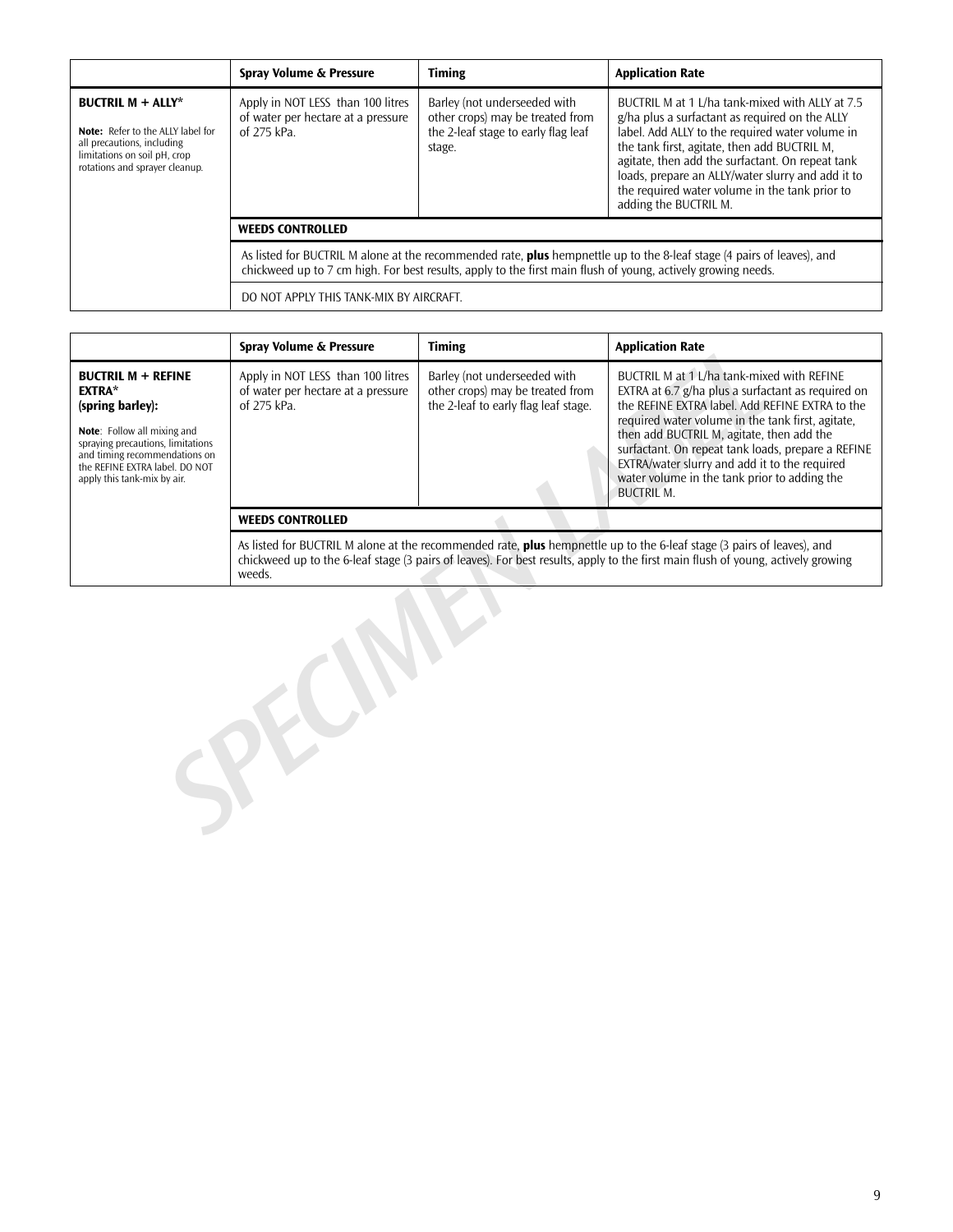# **OATS (not underseeded to legumes)**

|                              | Spray Volume & Pressure                                                                                                                                                                                                                                                                                                                                                                               | <b>Timing</b>                                                                                                                                                                                                                                                                                                                                                                                                             | <b>Application Rate</b>                                                                                                                                         |
|------------------------------|-------------------------------------------------------------------------------------------------------------------------------------------------------------------------------------------------------------------------------------------------------------------------------------------------------------------------------------------------------------------------------------------------------|---------------------------------------------------------------------------------------------------------------------------------------------------------------------------------------------------------------------------------------------------------------------------------------------------------------------------------------------------------------------------------------------------------------------------|-----------------------------------------------------------------------------------------------------------------------------------------------------------------|
| <b>BUCTRIL M USED ALONE:</b> | Apply in NOT LESS than 50 litres<br>of water per hectare at a<br>pressure of 275 kPa.                                                                                                                                                                                                                                                                                                                 | The crop may be treated from the<br>2-leaf until the early flag leaf<br>stage.                                                                                                                                                                                                                                                                                                                                            | $1$ L/ha.                                                                                                                                                       |
|                              | <b>WEEDS CONTROLLED</b>                                                                                                                                                                                                                                                                                                                                                                               |                                                                                                                                                                                                                                                                                                                                                                                                                           |                                                                                                                                                                 |
|                              | Seedlings up to 4-leaf stage<br>Green smartweed<br>Pale smartweed<br>Lady's-thumb<br>Cow cockle*<br>Redroot pigweed<br>Flixweed<br>Bluebur<br>Shepherd's-purse<br>Kochia**<br>Russian thistle**<br>Scentless chamomile***<br>Volunteer sunflower<br>Volunteer rapeseed<br>(including Canola)<br>Night flowering catchfly<br>Cocklebur<br>Velvetleaf****<br><b>Ball mustard</b><br>American nightshade | Seedlings up to 6-leaf stage<br>Wild tomato<br>Seedlings up to 8-leaf stage<br>Wild buckwheat<br>Tartary buckwheat<br>Common buckwheat<br>Stinkweed<br>Wild mustard<br>Wormseed mustard<br>Lamb's-quarters<br>Common ragweed<br>Common groundsel<br>Plants beyond this stage are unlikely to be controlled.<br>** Spray before plants are 5 cm high.<br>***Spring annuals only.<br>****Spray before plants are 8 cm high. | <b>Perennials: Top growth checked</b><br>Canada thistle<br>Perennial sow-thistle<br>*In normal conditions cow cockle will be controlled up to the 4-leaf stage. |

|                         | Kochia**                                                                                                                                          | Wormseed mustard                                                                                                                                                                                                                                     |                                                                                                                           |  |
|-------------------------|---------------------------------------------------------------------------------------------------------------------------------------------------|------------------------------------------------------------------------------------------------------------------------------------------------------------------------------------------------------------------------------------------------------|---------------------------------------------------------------------------------------------------------------------------|--|
|                         | Russian thistle**<br>Scentless chamomile***                                                                                                       | Lamb's-quarters<br>Common ragweed                                                                                                                                                                                                                    |                                                                                                                           |  |
|                         | Volunteer sunflower                                                                                                                               | Common groundsel                                                                                                                                                                                                                                     |                                                                                                                           |  |
|                         | Volunteer rapeseed<br>(including Canola)<br>Night flowering catchfly<br>Cocklebur<br>Velvetleaf****<br><b>Ball mustard</b><br>American nightshade | *In normal conditions cow cockle will be controlled up to the 4-leaf stage.<br>Plants beyond this stage are unlikely to be controlled.<br>** Spray before plants are 5 cm high.<br>***Spring annuals only.<br>****Spray before plants are 8 cm high. |                                                                                                                           |  |
|                         |                                                                                                                                                   |                                                                                                                                                                                                                                                      |                                                                                                                           |  |
|                         | Spray Volume & Pressure                                                                                                                           | <b>Timing</b>                                                                                                                                                                                                                                        | <b>Application Rate</b>                                                                                                   |  |
| <b>BUCTRIL M + MCPA</b> | Apply in NOT LESS than 50 litres<br>of water per hectare at a<br>pressure of 275 kPa.                                                             | The crop may be treated from<br>the 2-leaf until the early flag<br>leaf stage.                                                                                                                                                                       | BUCTRIL M at 1 L/ha tank-mixed with 275 g active<br>ingredient MCPA per hectare.                                          |  |
|                         |                                                                                                                                                   | and limitations. Add MCPA to the spray tank first, agitate, then add BUCTRIL M.                                                                                                                                                                      | Note: MCPA-K is preferred for hempnettle although other formulations may be used. Refer to the MCPA label for precautions |  |
|                         | <b>WEEDS CONTROLLED</b>                                                                                                                           |                                                                                                                                                                                                                                                      |                                                                                                                           |  |
|                         | As listed for BUCTRIL M alone plus these additional weeds.                                                                                        |                                                                                                                                                                                                                                                      |                                                                                                                           |  |
|                         | Seedlings up to 4-leaf stage<br>Hempnettle*                                                                                                       | Seedlings up to 8-leaf stage<br>Volunteer rapeseed (including Canola)                                                                                                                                                                                |                                                                                                                           |  |
|                         | which is often the case on peat-type soils, will not be controlled.                                                                               | *Hempnettle is unlikely to be controlled beyond the 4-leaf stage. Plants emerging after application,                                                                                                                                                 |                                                                                                                           |  |
|                         |                                                                                                                                                   |                                                                                                                                                                                                                                                      |                                                                                                                           |  |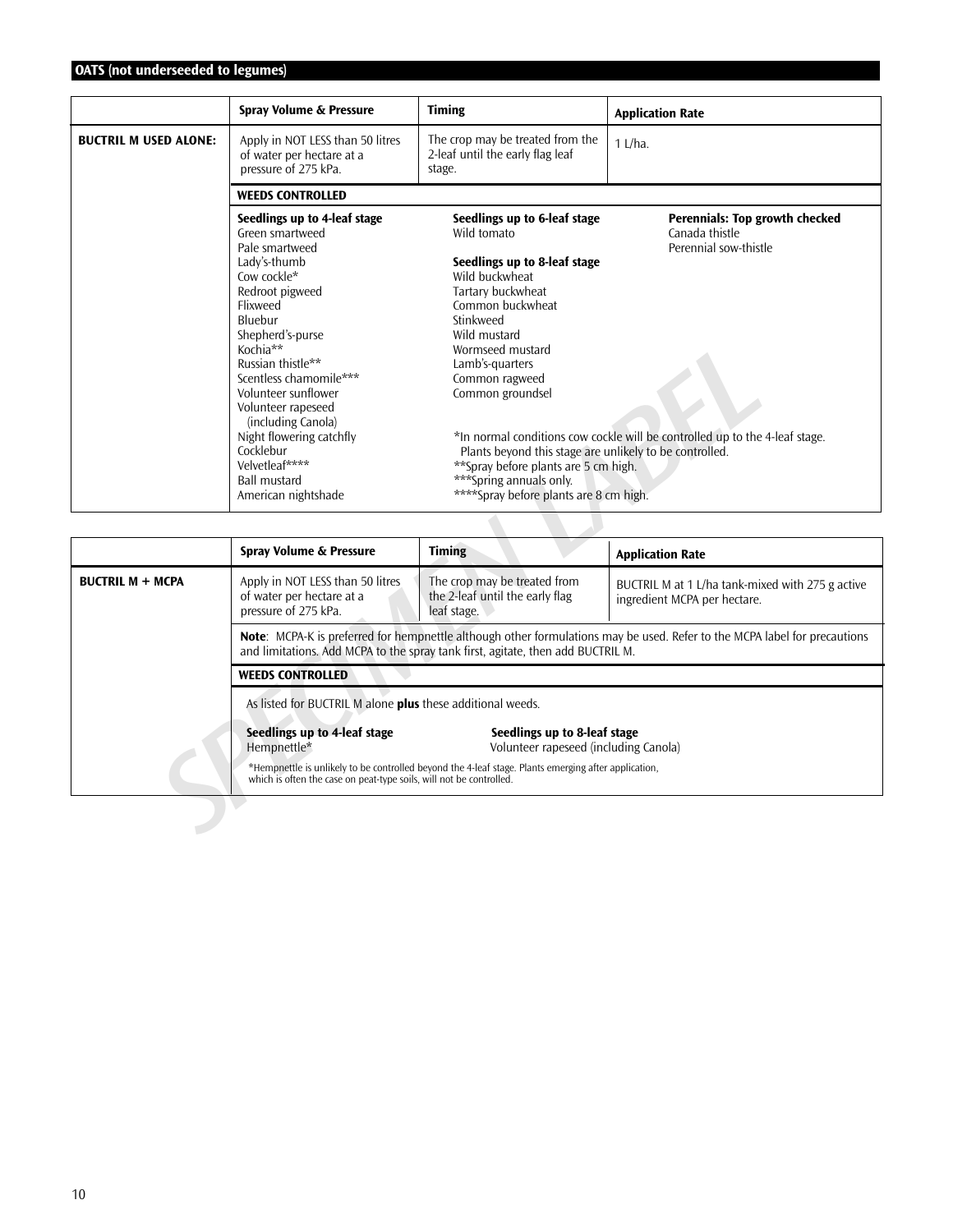# **CORN (Field and Sweet)**

|                              | Spray Volume & Pressure                                                                                                                                                                                                                                                                                                                                                                               | <b>Timing</b>                                                                                                                                                                                                                                                                                                                                                                                                              | <b>Application Rate</b>                                                                                                                                                                                                                                   |  |
|------------------------------|-------------------------------------------------------------------------------------------------------------------------------------------------------------------------------------------------------------------------------------------------------------------------------------------------------------------------------------------------------------------------------------------------------|----------------------------------------------------------------------------------------------------------------------------------------------------------------------------------------------------------------------------------------------------------------------------------------------------------------------------------------------------------------------------------------------------------------------------|-----------------------------------------------------------------------------------------------------------------------------------------------------------------------------------------------------------------------------------------------------------|--|
| <b>BUCTRIL M USED ALONE:</b> | Apply in $200 - 300$ litres of<br>water per hectare at a pressure<br>of 275 kPa.                                                                                                                                                                                                                                                                                                                      | Corn should be treated with a<br>broadcast post-emergence<br>application at the recommended<br>rate FROM THE 4 to 6-LEAF STAGE.<br>Damage to corn will result if<br>sprayed beyond the 6-leaf stage.                                                                                                                                                                                                                       | $1$ L/ha.                                                                                                                                                                                                                                                 |  |
|                              | <b>NOTE</b>                                                                                                                                                                                                                                                                                                                                                                                           |                                                                                                                                                                                                                                                                                                                                                                                                                            |                                                                                                                                                                                                                                                           |  |
|                              | Temporary crop injury in the form of leaf scorching may occur in adverse growing conditions (especially if applied during or<br>after periods of cool and wet, or hot and humid weather conditions). Cultivation after application is not recommended.<br>DO NOT ADD OIL OR SURFACTANT.                                                                                                               |                                                                                                                                                                                                                                                                                                                                                                                                                            |                                                                                                                                                                                                                                                           |  |
|                              | <b>WEEDS CONTROLLED</b>                                                                                                                                                                                                                                                                                                                                                                               |                                                                                                                                                                                                                                                                                                                                                                                                                            |                                                                                                                                                                                                                                                           |  |
|                              | Seedlings up to 4-leaf stage<br>Green smartweed<br>Pale smartweed<br>Lady's-thumb<br>Cow cockle*<br>Redroot pigweed<br>Flixweed<br>Bluebur<br>Shepherd's-purse<br>Kochia**<br>Russian thistle**<br>Scentless chamomile***<br>Volunteer sunflower<br>Volunteer rapeseed<br>(including Canola)<br>Night flowering catchfly<br>Cocklebur<br>Velvetleaf****<br><b>Ball mustard</b><br>American nightshade | Seedlings up to 6-leaf stage<br>Wild tomato<br>Seedlings up to 8-leaf stage<br>Wild buckwheat<br>Tartary buckwheat<br>Common buckwheat<br>Stinkweed<br>Wild mustard<br>Wormseed mustard<br>Lamb's-quarters<br>Common ragweed<br>Common groundsel<br>Plants beyond this stage are unlikely to be controlled.<br>**Spray before plants are 5 cm high.<br>*** Spring annuals only.<br>**** Spray before plants are 8 cm high. | Perennials: Top growth checked<br>Canada thistle<br>Perennial sow-thistle<br>*In normal conditions cow cockle will be controlled up to the 4-leaf stage.                                                                                                  |  |
|                              | DO NOT SPRAY CORN BY AIRCRAFT.                                                                                                                                                                                                                                                                                                                                                                        |                                                                                                                                                                                                                                                                                                                                                                                                                            |                                                                                                                                                                                                                                                           |  |
|                              |                                                                                                                                                                                                                                                                                                                                                                                                       |                                                                                                                                                                                                                                                                                                                                                                                                                            |                                                                                                                                                                                                                                                           |  |
|                              | <b>Spray Volume &amp; Pressure</b>                                                                                                                                                                                                                                                                                                                                                                    | <b>Timing</b>                                                                                                                                                                                                                                                                                                                                                                                                              | <b>Application Rate</b>                                                                                                                                                                                                                                   |  |
| <b>BUCTRIL M + ATRAZINE:</b> | Apply in $200 - 300$ litres of water<br>per hectare at a pressure of 275<br>kPa.                                                                                                                                                                                                                                                                                                                      | Corn should be treated FROM THE<br>4 to 6-LEAF STAGE. Damage to corn<br>will result if sprayed beyond the 6-<br>leaf stage.                                                                                                                                                                                                                                                                                                | BUCTRIL M at 1 L/ha tank-mixed with atrazine to<br>the spray tank first, mix well, then add BUCTRIL M.                                                                                                                                                    |  |
|                              | <b>NOTE</b>                                                                                                                                                                                                                                                                                                                                                                                           |                                                                                                                                                                                                                                                                                                                                                                                                                            |                                                                                                                                                                                                                                                           |  |
|                              |                                                                                                                                                                                                                                                                                                                                                                                                       |                                                                                                                                                                                                                                                                                                                                                                                                                            | Temporary crop injury in the form of leaf scorching may occur in adverse growing conditions (especially if applied during or<br>after periods of cool and wet, or hot and humid weather conditions). Cultivation after application is not recommended. DO |  |

|                              | <b>Spray Volume &amp; Pressure</b>                                                                                                                                                                                                                                                                                                                                                                                                                                                                                                                                                                                                  | <b>Timing</b>                                                                                                               | <b>Application Rate</b>                                                                                |  |
|------------------------------|-------------------------------------------------------------------------------------------------------------------------------------------------------------------------------------------------------------------------------------------------------------------------------------------------------------------------------------------------------------------------------------------------------------------------------------------------------------------------------------------------------------------------------------------------------------------------------------------------------------------------------------|-----------------------------------------------------------------------------------------------------------------------------|--------------------------------------------------------------------------------------------------------|--|
| <b>BUCTRIL M + ATRAZINE:</b> | Apply in $200 - 300$ litres of water<br>per hectare at a pressure of 275<br>kPa.                                                                                                                                                                                                                                                                                                                                                                                                                                                                                                                                                    | Corn should be treated FROM THE<br>4 to 6-LEAF STAGE. Damage to corn<br>will result if sprayed beyond the 6-<br>leaf stage. | BUCTRIL M at 1 L/ha tank-mixed with atrazine to<br>the spray tank first, mix well, then add BUCTRIL M. |  |
|                              | <b>NOTE</b>                                                                                                                                                                                                                                                                                                                                                                                                                                                                                                                                                                                                                         |                                                                                                                             |                                                                                                        |  |
|                              | Temporary crop injury in the form of leaf scorching may occur in adverse growing conditions (especially if applied during or<br>after periods of cool and wet, or hot and humid weather conditions). Cultivation after application is not recommended. DO<br>NOT ADD OIL OR SURFACTANT, OR USE ATRAZINE FORMULATIONS CONTAINING OIL. Refer to the atrazine label for instructions,<br>precautions and limitations, especially on crop restrictions for the following year.<br><b>WEEDS CONTROLLED</b><br>As listed for BUCTRIL M used alone <b>plus</b> weeds as indicated on the atrazine label.<br>DO NOT SPRAY CORN BY AIRCRAFT. |                                                                                                                             |                                                                                                        |  |
|                              |                                                                                                                                                                                                                                                                                                                                                                                                                                                                                                                                                                                                                                     |                                                                                                                             |                                                                                                        |  |
|                              |                                                                                                                                                                                                                                                                                                                                                                                                                                                                                                                                                                                                                                     |                                                                                                                             |                                                                                                        |  |
|                              |                                                                                                                                                                                                                                                                                                                                                                                                                                                                                                                                                                                                                                     |                                                                                                                             |                                                                                                        |  |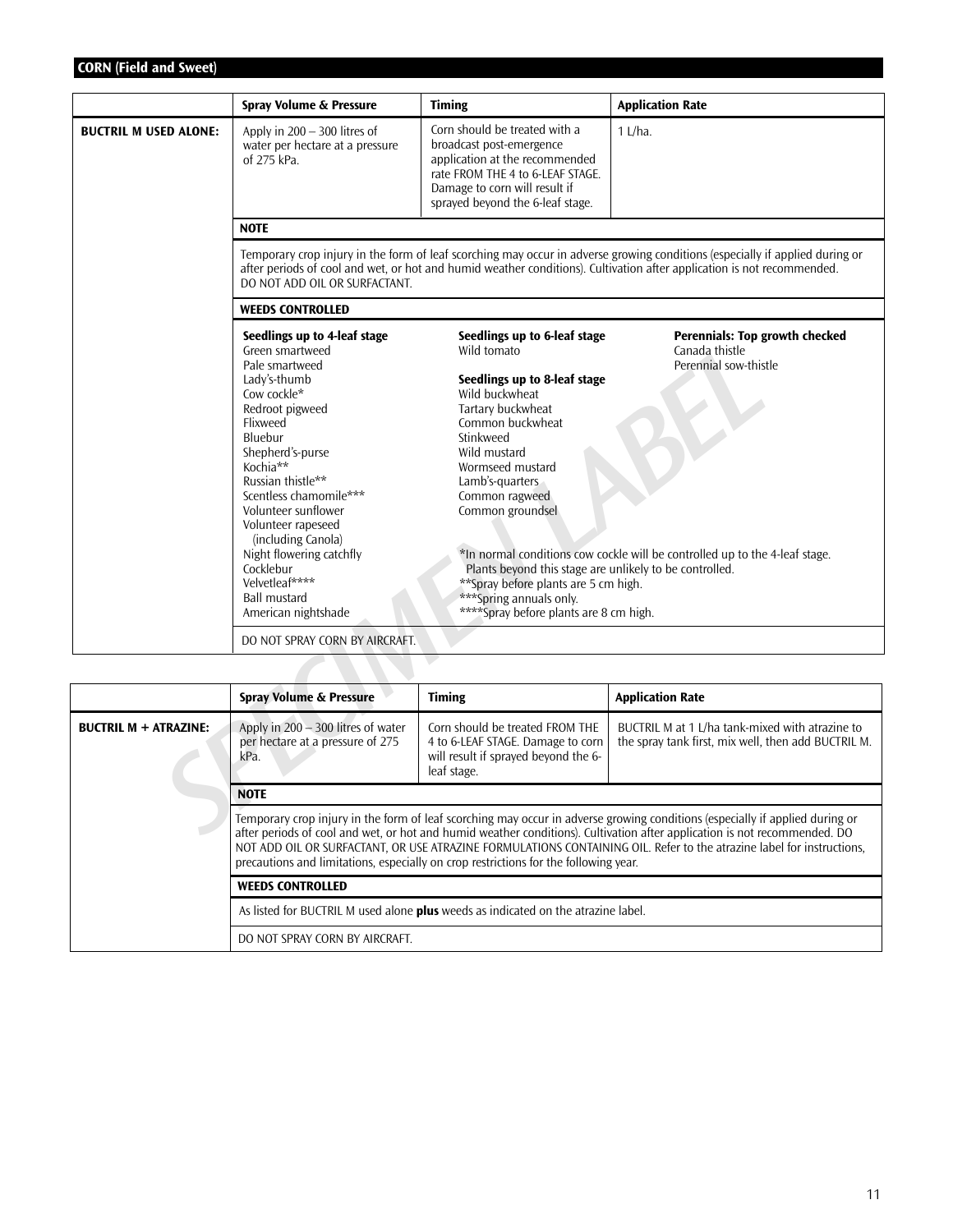# **FALL RYE (not underseeded to legumes)**

|                                               | Spray Volume & Pressure                                                                                                                                                                                                                                                                                                               | <b>Timing</b>                                                                                                                                                                                                                                                                                                                                         | <b>Application Rate</b>                                                                                                                                  |  |  |
|-----------------------------------------------|---------------------------------------------------------------------------------------------------------------------------------------------------------------------------------------------------------------------------------------------------------------------------------------------------------------------------------------|-------------------------------------------------------------------------------------------------------------------------------------------------------------------------------------------------------------------------------------------------------------------------------------------------------------------------------------------------------|----------------------------------------------------------------------------------------------------------------------------------------------------------|--|--|
| <b>BUCTRIL M USED ALONE:</b>                  | Apply in NOT LESS than 50 litres<br>of water per hectare at a<br>pressure of 275 kPa.                                                                                                                                                                                                                                                 | Fall Rye may be treated from the<br>time growth commences to the<br>early flag leaf stage in the spring.                                                                                                                                                                                                                                              | $1$ L/ha.                                                                                                                                                |  |  |
|                                               | <b>WEEDS CONTROLLED</b>                                                                                                                                                                                                                                                                                                               |                                                                                                                                                                                                                                                                                                                                                       |                                                                                                                                                          |  |  |
|                                               | Seedlings up to 4-leaf stage<br>Green smartweed<br>Pale smartweed<br>Lady's-thumb<br>Cow cockle*<br>Redroot pigweed<br>Flixweed<br>Bluebur<br>Shepherd's-purse<br>Kochia**<br>Russian thistle**<br>Scentless chamomile***<br>Volunteer sunflower<br>Volunteer rapeseed<br>(including Canola)<br>Night flowering catchfly<br>Cocklebur | Seedlings up to 6-leaf stage<br>Wild tomato<br>Seedlings up to 8-leaf stage<br>Wild buckwheat<br>Tartary buckwheat<br>Common buckwheat<br>Stinkweed<br>Wild mustard<br>Wormseed mustard<br>Lamb's-quarters<br>Common ragweed<br>Common groundsel<br>Plants beyond this stage are unlikely to be controlled.                                           | Perennials: Top growth checked<br>Canada thistle<br>Perennial sow-thistle<br>*In normal conditions cow cockle will be controlled up to the 4-leaf stage. |  |  |
|                                               | Velvetleaf****<br><b>Ball mustard</b><br>American nightshade                                                                                                                                                                                                                                                                          | **Spray before plants are 5 cm high.<br>***Spring annuals only.<br>****Spray before plants are 8 cm high.                                                                                                                                                                                                                                             |                                                                                                                                                          |  |  |
| FLAX (including low linolenic acid varieties) |                                                                                                                                                                                                                                                                                                                                       |                                                                                                                                                                                                                                                                                                                                                       |                                                                                                                                                          |  |  |
|                                               | <b>Spray Volume &amp; Pressure</b>                                                                                                                                                                                                                                                                                                    | <b>Timing</b>                                                                                                                                                                                                                                                                                                                                         | <b>Application Rate</b>                                                                                                                                  |  |  |
| <b>BUCTRIL M USED ALONE:</b>                  | Apply in NOT LESS than 50 litres<br>of water per hectare at a<br>pressure of 275 kPa.                                                                                                                                                                                                                                                 | Flax may be treated from the time<br>it is 5 cm high up to the early<br>flower bud stage but for best<br>results apply BUCTRIL M when flax<br>is 5 to 10 cm high. Some leaf burn<br>and check to growth may follow<br>spraying. Observe a minimum<br>interval to harvest of 60 days after<br>application of BUCTRIL M.<br>Spraying in the evening may | $1$ L/ha.                                                                                                                                                |  |  |

# **FLAX (including low linolenic acid varieties)**

|                              | <b>Spray Volume &amp; Pressure</b>                                                                                                                                                                                                                                                                                       | <b>Timing</b>                                                                                                                                                                                                                                                                                                                                                                        | <b>Application Rate</b>                                                                                                                                         |  |
|------------------------------|--------------------------------------------------------------------------------------------------------------------------------------------------------------------------------------------------------------------------------------------------------------------------------------------------------------------------|--------------------------------------------------------------------------------------------------------------------------------------------------------------------------------------------------------------------------------------------------------------------------------------------------------------------------------------------------------------------------------------|-----------------------------------------------------------------------------------------------------------------------------------------------------------------|--|
| <b>BUCTRIL M USED ALONE:</b> | Apply in NOT LESS than 50 litres<br>of water per hectare at a<br>pressure of 275 kPa.                                                                                                                                                                                                                                    | Flax may be treated from the time<br>it is 5 cm high up to the early<br>flower bud stage but for best<br>results apply BUCTRIL M when flax<br>is 5 to 10 cm high. Some leaf burn<br>and check to growth may follow<br>spraying. Observe a minimum<br>interval to harvest of 60 days after<br>application of BUCTRIL M.<br>Spraying in the evening may<br>reduce risk of flax injury. | $1$ L/ha.                                                                                                                                                       |  |
|                              | <b>WARNING</b>                                                                                                                                                                                                                                                                                                           |                                                                                                                                                                                                                                                                                                                                                                                      |                                                                                                                                                                 |  |
|                              | Do not spray unthrifty crops or when plants are under stress. Do not spray in periods of hot, humid weather.                                                                                                                                                                                                             |                                                                                                                                                                                                                                                                                                                                                                                      |                                                                                                                                                                 |  |
|                              | <b>WEEDS CONTROLLED</b>                                                                                                                                                                                                                                                                                                  |                                                                                                                                                                                                                                                                                                                                                                                      |                                                                                                                                                                 |  |
|                              | Seedlings up to 4-leaf stage<br>Green smartweed<br>Pale smartweed<br>Lady's-thumb<br>Cow cockle*<br>Redroot pigweed<br>Flixweed<br>Bluebur<br>Shepherd's-purse<br>Kochia**<br>Russian thistle**<br>Scentless chamomile***<br>Volunteer sunflower<br>Volunteer rapeseed<br>(including Canola)<br>Night flowering catchfly | Seedlings up to 6-leaf stage<br>Wild tomato<br>Seedlings up to 8-leaf stage<br>Wild buckwheat<br>Tartary buckwheat<br>Common buckwheat<br>Stinkweed<br>Wild mustard<br>Wormseed mustard<br>Lamb's-quarters<br>Common ragweed<br>Common groundsel                                                                                                                                     | <b>Perennials: Top growth checked</b><br>Canada thistle<br>Perennial sow-thistle<br>*In normal conditions cow cockle will be controlled up to the 4-leaf stage. |  |
|                              | Cocklebur<br>Velvetleaf****<br><b>Ball mustard</b><br>American nightshade                                                                                                                                                                                                                                                | Plants beyond this stage are unlikely to be controlled.<br>**Spray before plants are 5 cm high.<br>***Spring annuals only.<br>****Spray before plants are 8 cm high.                                                                                                                                                                                                                 |                                                                                                                                                                 |  |
|                              | DO NOT SPRAY FLAX BY AIRCRAFT.                                                                                                                                                                                                                                                                                           |                                                                                                                                                                                                                                                                                                                                                                                      |                                                                                                                                                                 |  |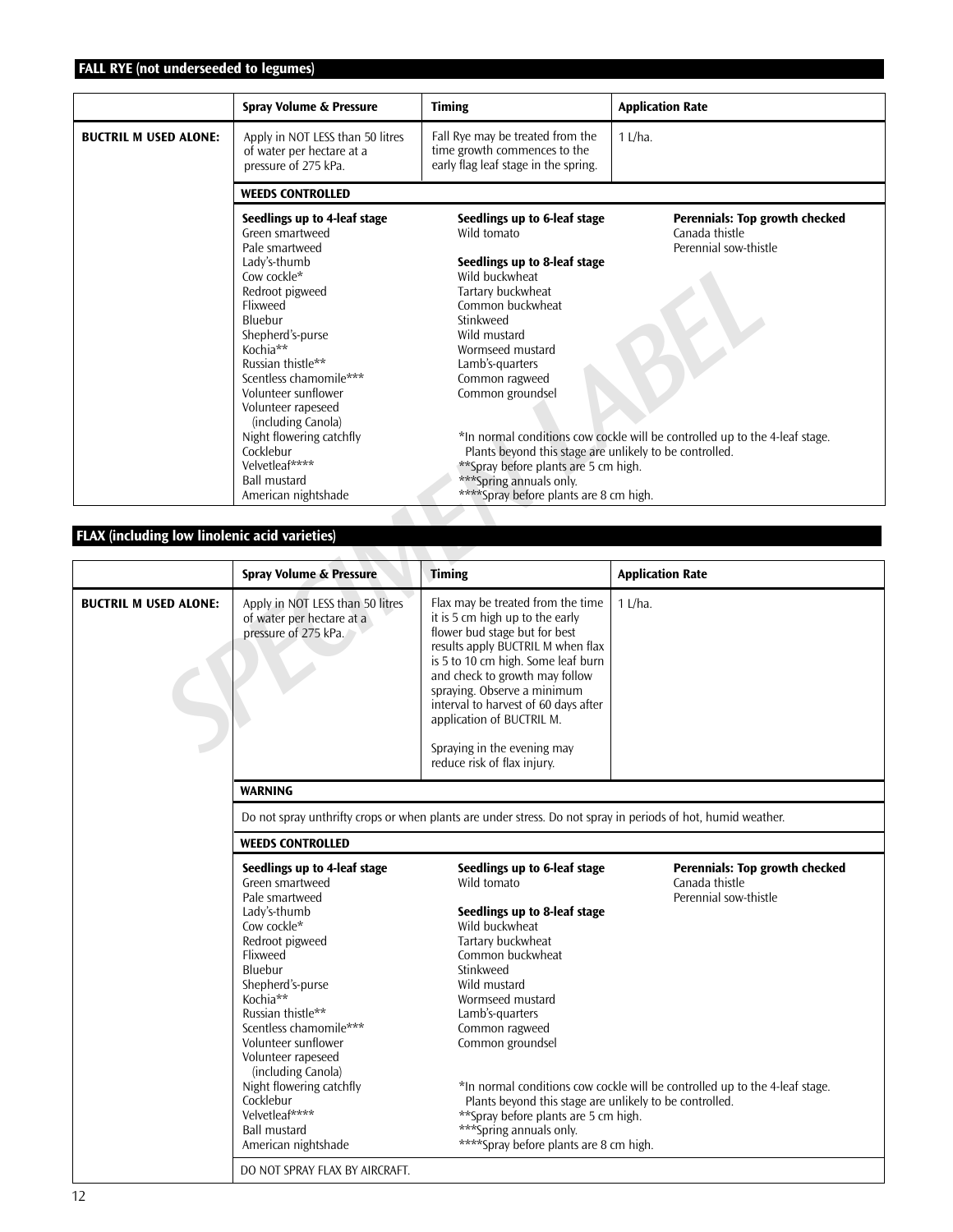|                                                                                                                                                                                      | Spray Volume & Pressure                                                                                                                                                                                                                                                 | <b>Timing</b>                                                                                                                                                                                                                                                                                                                                                                                                                                                                                                                                                          | <b>Application Rate</b>                                                                                                                                                                                                                                                                                                                                                            |  |
|--------------------------------------------------------------------------------------------------------------------------------------------------------------------------------------|-------------------------------------------------------------------------------------------------------------------------------------------------------------------------------------------------------------------------------------------------------------------------|------------------------------------------------------------------------------------------------------------------------------------------------------------------------------------------------------------------------------------------------------------------------------------------------------------------------------------------------------------------------------------------------------------------------------------------------------------------------------------------------------------------------------------------------------------------------|------------------------------------------------------------------------------------------------------------------------------------------------------------------------------------------------------------------------------------------------------------------------------------------------------------------------------------------------------------------------------------|--|
| BUCTRIL $M + SELECT* ON$<br><b>FLAX</b><br>(including low linolenic<br>acid varieties):<br>Follow all precautions, limitations<br>and timing recommendations on<br>the SELECT label. | Apply in $55 - 110$ litres of water<br>per hectare at a pressure of 275<br>kPa.                                                                                                                                                                                         | Flax may be treated from 5 cm<br>high up to the early bud stage.<br>For best results, apply this tank-<br>mix when flax is $5 - 10$ cm high<br>and weeds are in the seedling<br>stage. Leaf burn and check to crop<br>growth may follow spraying.<br>When using this tank-mix, it is<br>important that application be.<br>made at the recommended stage<br>of weed growth, particularly<br>where smartweed is present. If<br>broadleaf weeds and grasses are<br>not within the recommended<br>stage at the same time, then<br>separate applications should be<br>made. | BUCTRIL M at 1 L/ha tank-mixed with 0.19<br>L/ha SELECT. AMIGO adjuvant must be<br>added as per the SELECT label directions.<br>[One case $(2$ jugs) of BUCTRIL M + one jug<br>of SELECT treats 16 ha]. Add BUCTRIL M to<br>the spray tank half filled with water, agitate,<br>add SELECT, continue agitation, add AMIGO<br>and remaining amount of water, continue<br>to agitate. |  |
|                                                                                                                                                                                      | <b>WARNING</b>                                                                                                                                                                                                                                                          |                                                                                                                                                                                                                                                                                                                                                                                                                                                                                                                                                                        |                                                                                                                                                                                                                                                                                                                                                                                    |  |
|                                                                                                                                                                                      | Do not spray unthrifty crops or when flax is under stress due to drought or excess soil moisture. Do not spray in hot,<br>humid weather conditions. DO NOT SPRAY FLAX BY AIRCRAFT. This treatment may cause leaf burn, retarded growth and<br>delayed maturity of crop. |                                                                                                                                                                                                                                                                                                                                                                                                                                                                                                                                                                        |                                                                                                                                                                                                                                                                                                                                                                                    |  |
|                                                                                                                                                                                      | <b>WEEDS CONTROLLED</b>                                                                                                                                                                                                                                                 |                                                                                                                                                                                                                                                                                                                                                                                                                                                                                                                                                                        |                                                                                                                                                                                                                                                                                                                                                                                    |  |
|                                                                                                                                                                                      | As listed for BUCTRIL M alone on flax plus these additional weeds:<br>Yellow and green foxtail<br>Wild oats<br>Volunteer wheat<br>Barnyard grass<br>Volunteer barley<br>Volunteer corn<br>Volunteer oats                                                                |                                                                                                                                                                                                                                                                                                                                                                                                                                                                                                                                                                        |                                                                                                                                                                                                                                                                                                                                                                                    |  |

|                                                                                                                                                                                             | <b>WARNING</b>                                                                                                                                                                                                                                                                                         |                                                                                                                                                                                                                                                                                                                                                                                                                                                          |                                                                                                                                                                                                                                                                                                                                                                                          |  |  |  |
|---------------------------------------------------------------------------------------------------------------------------------------------------------------------------------------------|--------------------------------------------------------------------------------------------------------------------------------------------------------------------------------------------------------------------------------------------------------------------------------------------------------|----------------------------------------------------------------------------------------------------------------------------------------------------------------------------------------------------------------------------------------------------------------------------------------------------------------------------------------------------------------------------------------------------------------------------------------------------------|------------------------------------------------------------------------------------------------------------------------------------------------------------------------------------------------------------------------------------------------------------------------------------------------------------------------------------------------------------------------------------------|--|--|--|
|                                                                                                                                                                                             | Do not spray unthrifty crops or when flax is under stress due to drought or excess soil moisture. Do not spray in hot,<br>humid weather conditions. DO NOT SPRAY FLAX BY AIRCRAFT. This treatment may cause leaf burn, retarded growth and<br>delayed maturity of crop.                                |                                                                                                                                                                                                                                                                                                                                                                                                                                                          |                                                                                                                                                                                                                                                                                                                                                                                          |  |  |  |
|                                                                                                                                                                                             | <b>WEEDS CONTROLLED</b>                                                                                                                                                                                                                                                                                |                                                                                                                                                                                                                                                                                                                                                                                                                                                          |                                                                                                                                                                                                                                                                                                                                                                                          |  |  |  |
|                                                                                                                                                                                             | As listed for BUCTRIL M alone on flax plus these additional weeds:<br>Yellow and green foxtail<br>Wild oats<br>Volunteer wheat<br>Barnyard grass<br>Volunteer barley<br>Volunteer corn<br>Volunteer oats                                                                                               |                                                                                                                                                                                                                                                                                                                                                                                                                                                          |                                                                                                                                                                                                                                                                                                                                                                                          |  |  |  |
|                                                                                                                                                                                             | Spray Volume & Pressure<br><b>Timing</b><br><b>Application Rate</b>                                                                                                                                                                                                                                    |                                                                                                                                                                                                                                                                                                                                                                                                                                                          |                                                                                                                                                                                                                                                                                                                                                                                          |  |  |  |
| <b>BUCTRIL M + POAST* ON</b><br><b>FLAX</b><br>(DO NOT USE on low<br>linolenic acid varieties):<br>Follow all precautions, limitations<br>and timing recommendations on<br>the POAST label. | Apply in $50 - 100$ litres of water<br>per hectare at a pressure of 275<br>kPa.                                                                                                                                                                                                                        | Flax may be treated from 5 to 10<br>cm high. Leaf burn and check to<br>growth may follow spraying.<br>When using this tank-mix, it is<br>important that application be<br>made at the recommended stage<br>of weed growth, particularly<br>where smartweed is present. If<br>broadleaf weeds and grasses are<br>not within the recommended<br>stage at the same time, then<br>separate applications should be<br>made. Do not apply during<br>flowering. | BUCTRIL M at 1 L/ha tank-mixed with 0.8 to<br>2.7 L/ha POAST. **MERGE surfactant must<br>be added as per the POAST label directions.<br>For maximum crop safety, it is<br>recommended that the lowest registered<br>MERGE surfactant rate be used in this tank-<br>mix. Add BUCTRIL M to the spray tank half<br>filled with water, agitate, add POAST, add<br>MERGE surfactant, agitate. |  |  |  |
|                                                                                                                                                                                             | <b>WARNING</b>                                                                                                                                                                                                                                                                                         |                                                                                                                                                                                                                                                                                                                                                                                                                                                          |                                                                                                                                                                                                                                                                                                                                                                                          |  |  |  |
|                                                                                                                                                                                             | Do not spray unthrifty crops or when flax is under stress due to drought or excess soil moisture. Do not spray in hot,<br>humid weather conditions. DO NOT SPRAY FLAX BY AIRCRAFT. This treatment may cause leaf burn, retarded growth and<br>delayed maturity of the crop.<br><b>WEEDS CONTROLLED</b> |                                                                                                                                                                                                                                                                                                                                                                                                                                                          |                                                                                                                                                                                                                                                                                                                                                                                          |  |  |  |
|                                                                                                                                                                                             |                                                                                                                                                                                                                                                                                                        |                                                                                                                                                                                                                                                                                                                                                                                                                                                          |                                                                                                                                                                                                                                                                                                                                                                                          |  |  |  |
|                                                                                                                                                                                             | As listed for BUCTRIL M alone on flax plus these additional weeds:<br>Wild oats<br>Yellow and green foxtail<br>Barnyard grass<br>Volunteer wheat<br>Volunteer barley<br>Witch grass<br>Fall panicum                                                                                                    |                                                                                                                                                                                                                                                                                                                                                                                                                                                          |                                                                                                                                                                                                                                                                                                                                                                                          |  |  |  |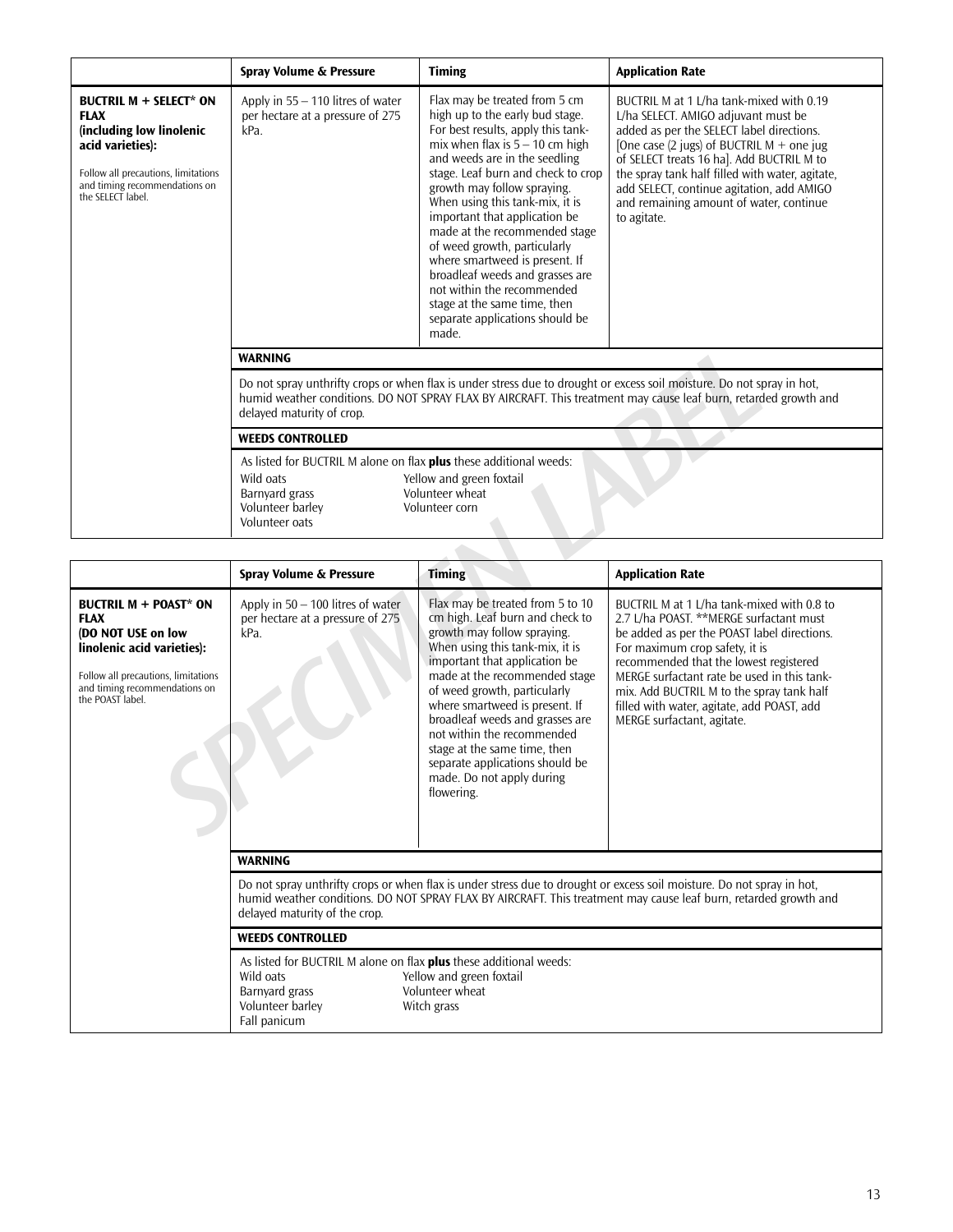# **CANARY GRASS (for seed production)**

|                                                    | Spray Volume & Pressure                                                                                                                                                                                                                                                                                                                                                                               | <b>Timing</b>                                                                                                                                                                                                                                                                                                                                                                                                             | <b>Application Rate</b>                                                                                                                                           |  |
|----------------------------------------------------|-------------------------------------------------------------------------------------------------------------------------------------------------------------------------------------------------------------------------------------------------------------------------------------------------------------------------------------------------------------------------------------------------------|---------------------------------------------------------------------------------------------------------------------------------------------------------------------------------------------------------------------------------------------------------------------------------------------------------------------------------------------------------------------------------------------------------------------------|-------------------------------------------------------------------------------------------------------------------------------------------------------------------|--|
| <b>BUCTRIL M USED ALONE:</b>                       | Apply in NOT LESS than 50 litres<br>of water per hectare at a<br>pressure of 275 kPa.                                                                                                                                                                                                                                                                                                                 | The crop may be treated from the<br>3 to 5-leaf stage.                                                                                                                                                                                                                                                                                                                                                                    | 1 L/ha.                                                                                                                                                           |  |
|                                                    | <b>WEEDS CONTROLLED</b>                                                                                                                                                                                                                                                                                                                                                                               |                                                                                                                                                                                                                                                                                                                                                                                                                           |                                                                                                                                                                   |  |
|                                                    | Seedlings up to 4-leaf stage<br>Green smartweed<br>Pale smartweed<br>Lady's-thumb<br>Cow cockle*<br>Redroot pigweed<br>Flixweed<br>Bluebur<br>Shepherd's-purse<br>Kochia**<br>Russian thistle**<br>Scentless chamomile***<br>Volunteer sunflower<br>Volunteer rapeseed<br>(including Canola)<br>Night flowering catchfly<br>Cocklebur<br>Velvetleaf****<br><b>Ball mustard</b><br>American nightshade | Seedlings up to 6-leaf stage<br>Wild tomato<br>Seedlings up to 8-leaf stage<br>Wild buckwheat<br>Tartary buckwheat<br>Common buckwheat<br>Stinkweed<br>Wild mustard<br>Wormseed mustard<br>Lamb's-quarters<br>Common ragweed<br>Common groundsel<br>Plants beyond this stage are unlikely to be controlled.<br>**Spray before plants are 5 cm high.<br>*** Spring annuals only.<br>****Spray before plants are 8 cm high. | <b>Perennials: Top growth checked</b><br>Canada thistle<br>Perennial sow-thistle<br>*In normal conditions cow cockle will be controlled up to the 4-leaf stage.   |  |
|                                                    |                                                                                                                                                                                                                                                                                                                                                                                                       |                                                                                                                                                                                                                                                                                                                                                                                                                           |                                                                                                                                                                   |  |
| <b>SEEDLING GRASS (not underseeded to legumes)</b> |                                                                                                                                                                                                                                                                                                                                                                                                       |                                                                                                                                                                                                                                                                                                                                                                                                                           |                                                                                                                                                                   |  |
|                                                    | Note: Grasses grown for seed production in the year of establishment only.                                                                                                                                                                                                                                                                                                                            |                                                                                                                                                                                                                                                                                                                                                                                                                           |                                                                                                                                                                   |  |
| <b>CROPS:</b>                                      | <b>Caution:</b> Do not graze or harvest for green feed until 56 days after treatment.                                                                                                                                                                                                                                                                                                                 | Meadow fescue, Meadow foxtail, Seedling tall fescue, Seedling meadow bromegrass, Seedling streambank wheatgrass and Reed canary grass.                                                                                                                                                                                                                                                                                    | Brome grass, Crested wheat grass, Intermediate wheat grass, Slender wheat grass, Tall wheat grass, Russian wild rye, Timothy, Orchard grass, Creeping red fescue, |  |
|                                                    | Note: Meadow foxtail grown for forage production. Do not feed or graze in the year of establishment.                                                                                                                                                                                                                                                                                                  |                                                                                                                                                                                                                                                                                                                                                                                                                           |                                                                                                                                                                   |  |
|                                                    | Spray Volume & Pressure                                                                                                                                                                                                                                                                                                                                                                               | <b>Timing</b>                                                                                                                                                                                                                                                                                                                                                                                                             | <b>Application Rate</b>                                                                                                                                           |  |
| <b>BUCTRIL M USED ALONE:</b>                       | Apply in 150 litres of water per<br>hectare at a pressure of 275<br>kPa.                                                                                                                                                                                                                                                                                                                              | Seedling grasses may be treated<br>from the 2 to 4-leaf stage. Make<br>only one application per season.                                                                                                                                                                                                                                                                                                                   | $1$ L/ha.                                                                                                                                                         |  |
|                                                    | <b>WEEDS CONTROLLED</b>                                                                                                                                                                                                                                                                                                                                                                               |                                                                                                                                                                                                                                                                                                                                                                                                                           |                                                                                                                                                                   |  |
|                                                    | Seedlings up to 4-leaf stage<br>Green smartweed                                                                                                                                                                                                                                                                                                                                                       | Seedlings up to 6-leaf stage<br>Wild tomato                                                                                                                                                                                                                                                                                                                                                                               | <b>Perennials: Top growth checked</b><br>Canada thistle                                                                                                           |  |

## **SEEDLING GRASS (not underseeded to legumes)**

#### **CROPS:**

|                              | <b>Spray Volume &amp; Pressure</b>                                                                                                                                                                                                                                                                                                                                                                    | <b>Timing</b>                                                                                                                                                                                                                                                                                                                                                                                                            | <b>Application Rate</b>                                                                                                                                  |  |  |
|------------------------------|-------------------------------------------------------------------------------------------------------------------------------------------------------------------------------------------------------------------------------------------------------------------------------------------------------------------------------------------------------------------------------------------------------|--------------------------------------------------------------------------------------------------------------------------------------------------------------------------------------------------------------------------------------------------------------------------------------------------------------------------------------------------------------------------------------------------------------------------|----------------------------------------------------------------------------------------------------------------------------------------------------------|--|--|
| <b>BUCTRIL M USED ALONE:</b> | Apply in 150 litres of water per<br>hectare at a pressure of 275<br>kPa.                                                                                                                                                                                                                                                                                                                              | Seedling grasses may be treated<br>from the 2 to 4-leaf stage. Make<br>only one application per season.                                                                                                                                                                                                                                                                                                                  | $1$ L/ha.                                                                                                                                                |  |  |
|                              | <b>WEEDS CONTROLLED</b>                                                                                                                                                                                                                                                                                                                                                                               |                                                                                                                                                                                                                                                                                                                                                                                                                          |                                                                                                                                                          |  |  |
|                              | Seedlings up to 4-leaf stage<br>Green smartweed<br>Pale smartweed<br>Lady's-thumb<br>Cow cockle*<br>Redroot pigweed<br>Flixweed<br>Bluebur<br>Shepherd's-purse<br>Kochia**<br>Russian thistle**<br>Scentless chamomile***<br>Volunteer sunflower<br>Volunteer rapeseed<br>(including Canola)<br>Night flowering catchfly<br>Cocklebur<br>Velvetleaf****<br><b>Ball mustard</b><br>American nightshade | Seedlings up to 6-leaf stage<br>Wild tomato<br>Seedlings up to 8-leaf stage<br>Wild buckwheat<br>Tartary buckwheat<br>Common buckwheat<br>Stinkweed<br>Wild mustard<br>Wormseed mustard<br>Lamb's-quarters<br>Common ragweed<br>Common groundsel<br>Plants beyond this stage are unlikely to be controlled.<br>**Spray before plants are 5 cm high.<br>***Spring annuals only.<br>****Spray before plants are 8 cm high. | Perennials: Top growth checked<br>Canada thistle<br>Perennial sow-thistle<br>*In normal conditions cow cockle will be controlled up to the 4-leaf stage. |  |  |